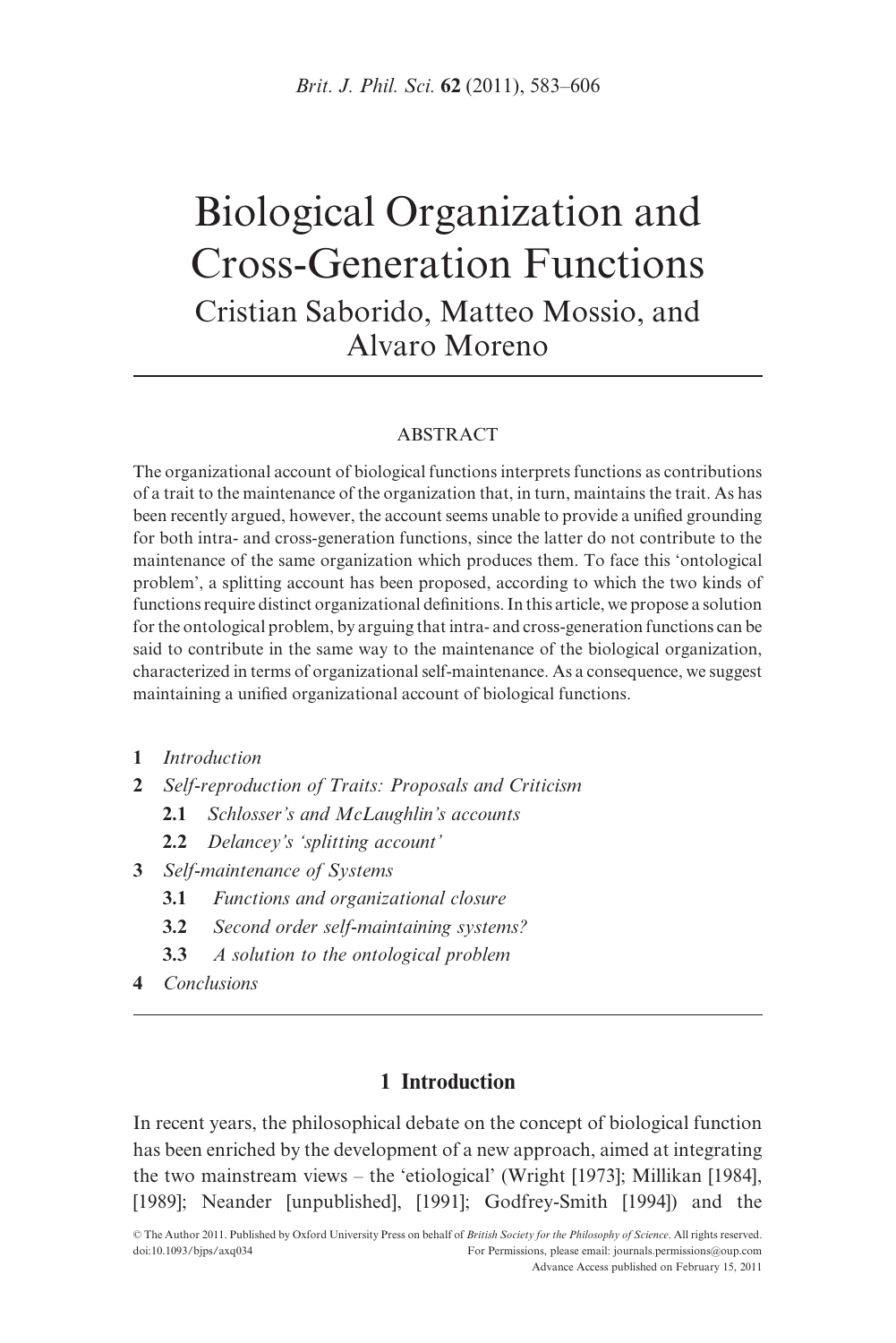'systemic-dispositional' (Cummins [1975]; Boorse [1976]; Bigelow and Pargetter [1987])—into an inclusive framework. The gist of the approach consists of relating functions to a distinctive feature of biological systems, i.e. the fact that they realize a specific kind of causal regime in which a set of parts generates a complex web of mutual interactions which, in turn, maintains the parts, so that the whole organization is collectively able to maintain itself through time.<sup>1</sup> In what follows, we will refer to this specific causal regime as a self-maintaining organization.

Within a self-maintaining organization, in particular, functions are interpreted as specific causal effects of a part or trait, which contribute to the maintenance of the organization and, consequently, of the part itself. As has been emphasized (Schlosser [1998], pp. 327–8; Mossio *et al.* [2009], pp. 12–3), this characterization also offers a way of naturalizing into the current organization of biological systems the two characteristic properties of functions which call for a scientifically acceptable explanation, and which have given rise to the long-lasting philosophical debate on this notion, i.e. their teleology and normativity.

On the one hand, a self-maintaining organization provides a naturalized grounding for the teleological dimension. Since the activity of a biological component X contributes, by contributing to the maintenance of the whole organization, to the maintenance of some of the conditions required for its own existence, the question 'Why does X exist in that system?' can be legitimately answered by 'Because it does Y'. This justifies explaining, 'teleologically', the existence of a component by referring to its causal effects. On the other hand, a self-maintaining organization grounds normativity. The activity of a self-maintaining organization has an intrinsic relevance for itself, to the extent that its very existence depends on the effects of its own activity. Such intrinsic relevance generates a naturalized criterion to determine what norms the system, and its parts, are supposed to follow. The whole system (and its parts) must behave in a specific way, otherwise it would cease to exist. Accordingly, the activity of the system and its components becomes its own norm or, more precisely, the conditions of existence for the organization are the intrinsic and naturalized norms of its own activity and of that of its components.<sup>2</sup>

Because of its appeal to fundamental properties of biological organization, we have suggested labeling this account the organizational account of

<sup>&</sup>lt;sup>1</sup> This view of biological systems was initially proposed by pioneers such as Rosen ([1973], [1991]), Maturana and Varela ([1973]), Varela et al. ([1974]), Varela ([1979]), Pattee ([1973], [1982]), and Gánti ([1975]). Today, this approach is now increasingly accepted, and has been developed in various scientific fields, including theoretical biology (Kauffman [2000]), biochemistry (Luisi [1998], [2006]; Cornish-Bowden et al. [2007]), and synthetic biology (Hofmeyr [2007]).

<sup>&</sup>lt;sup>2</sup> See Section 3.1 for a more detailed analysis of the organizational account of teleology and normativity.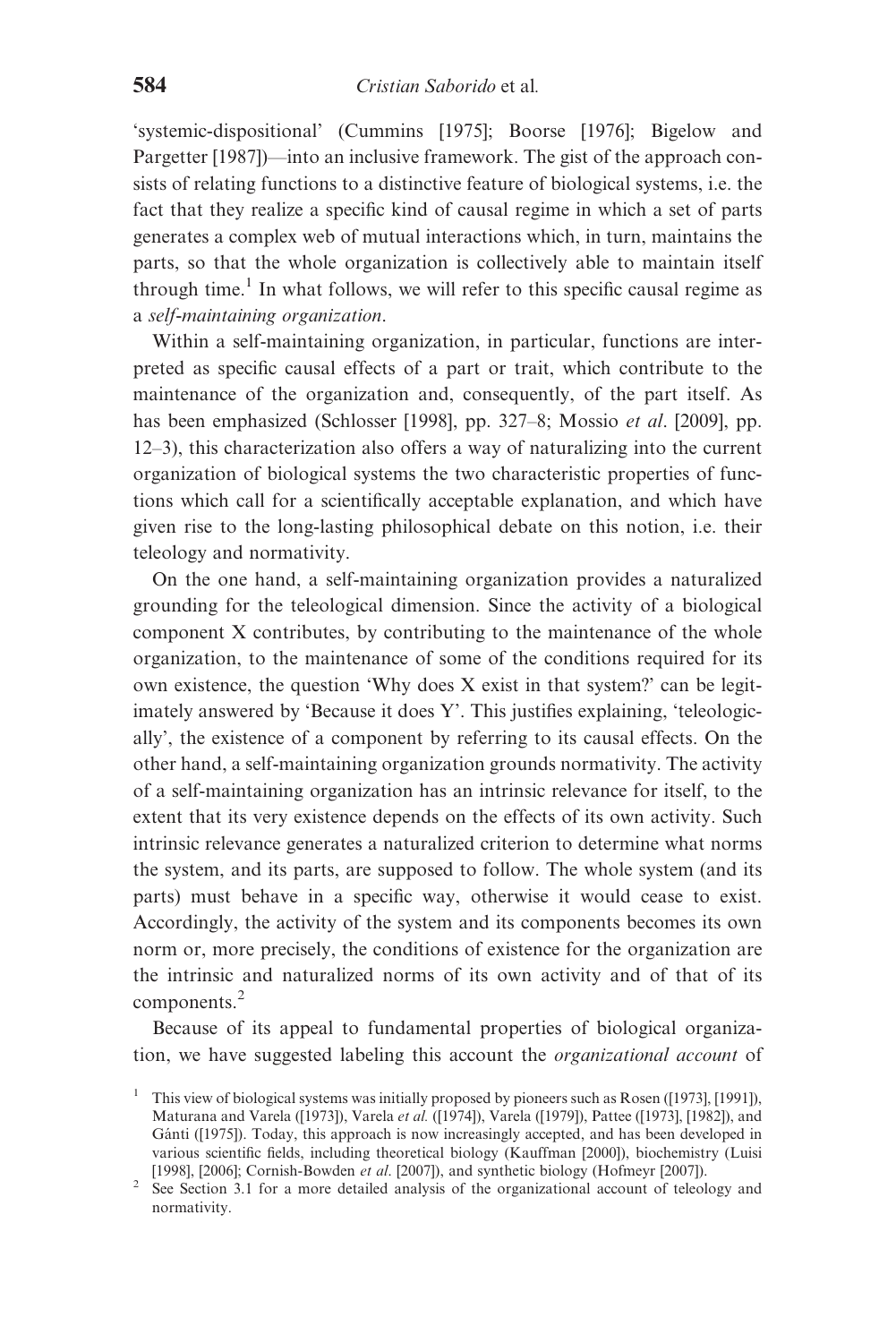functions,<sup>3</sup> on which a considerable amount of work has already been done by Bickhard ([2000], [2004]), Schlosser ([1998]), Collier ([2000]), McLaughlin ([2001]), Christensen and Bickhard ([2002]), Delancey ([2006]), Edin  $(2008)$ , and Mossio *et al.*  $(2009)$ . In spite of some differences between the various formulations, there seems to be substantial convergence regarding the fundamental tenets of the organizational account, which makes it a credible philosophical alternative to both the etiological (mainly in its 'selected-effects' version) and systemic-dispositional accounts. In a recent analysis, however, Craig Delancey ([2006]) emphasized a major theoretical challenge facing the organizational account. This challenge can be described as follows.

Since functions are characterized as contributions of parts to selfmaintaining organizations, and since self-maintaining organizations are typically realized by individual organisms, the organizational approach appears to have trouble grounding functions which go beyond the boundaries of individual biological systems. In particular, it is unclear whether and, indeed, how the organizational approach would account for what Schlosser calls 'cross-generation functions', for instance the function of reproductive traits (e.g. the function of semen of inseminating the ovum). In these cases, in fact, the trait or part seems to contribute to the maintenance of the organization of a system which is distinct from the system of which it is a component. Hence, the part does not contribute either to the self-maintenance of an organization or to its own self-maintenance. Still, we do ascribe cross-generation functions as we do, for instance, for the reproductive function of the semen. Apparently, then, cross-generation functions may constitute a major class of counterexamples of the organizational approach.

Some of the authors who developed previous versions of the organizational account were of course aware of this issue, and proposed—following very different paths, as we shall see—definitions which were supposedly broad enough to embrace both intra- and cross-generation biological functions. Nevertheless, Delancey's analysis criticizes all these 'unified accounts' by pointing out their weaknesses and drawbacks. As an alternative, he proposes a 'splitting account', according to which intra- and cross-generation functions are in fact two different kinds of biological function, requiring a different conceptual treatment.

The aim of this article is to offer a philosophical reply to Delancey's criticism. By relying on the conceptual framework that we recently proposed (Mossio *et al.* [2009]), we will suggest that the organizational account may provide a unified definition applying to both intra- and cross-generation

<sup>3</sup> The label 'organizational' seems to us to be preferable to, in particular, 'systematic' (Delancey) and 'systems-theoretical' (Schlosser, even if he refers also to his own approach as an 'organizational account'), which may generate confusion with the classical 'systemic' approaches, such as those adopted by Cummins ([1975]) or Davies ([2001]).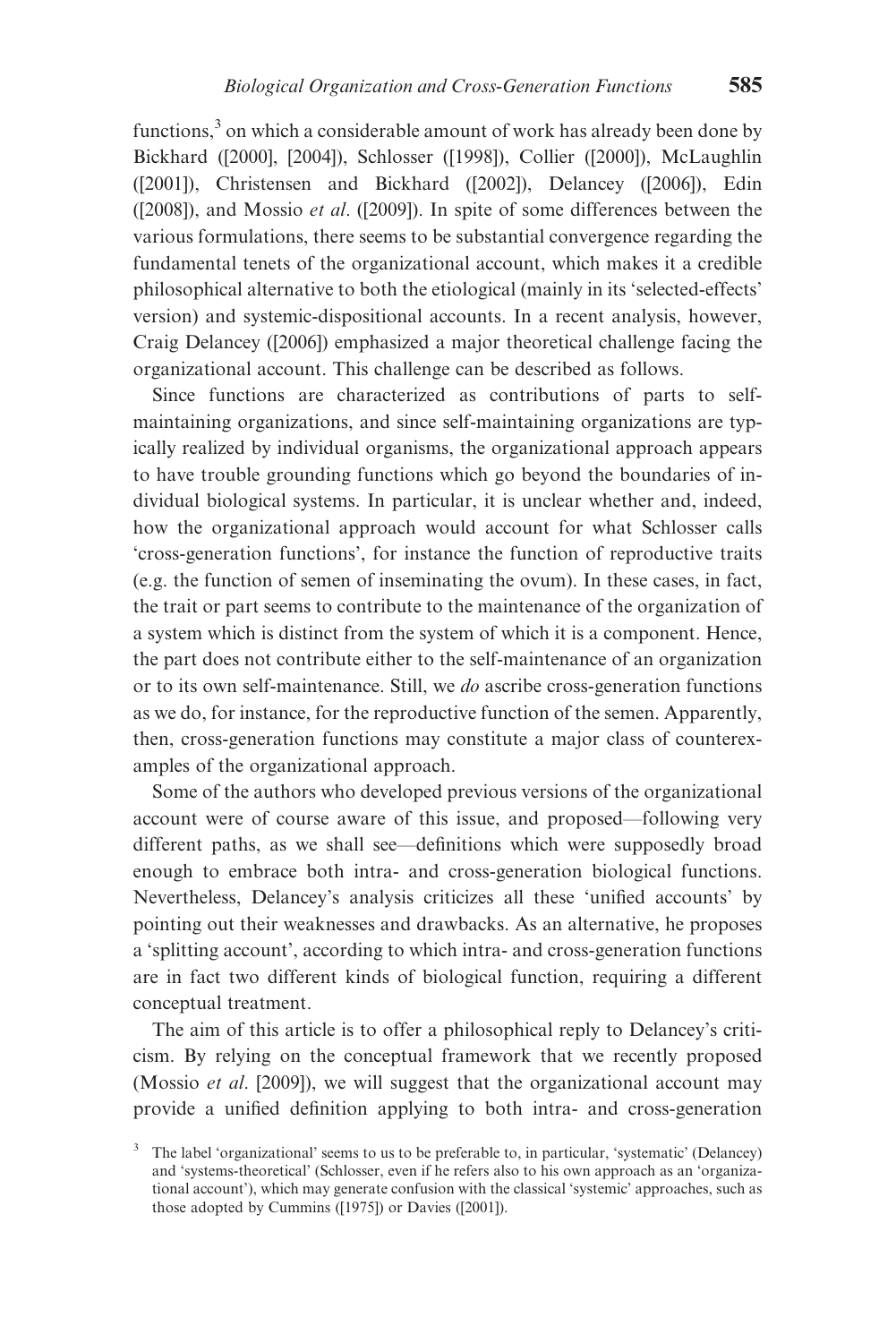functions. The essence of our argument will be that cross-generation functions contribute to the maintenance of systems which realize a self-maintaining organization in the very same sense as that of systems whose parts are ascribed intra-generational functions. To the extent that the two kinds of systems do not differ in terms of organizational self-maintenance, there is no need to invoke two kinds of functions, and the ontological problem is overcome. By showing that a unified organizational account of function can be justified, we suggest applying Ockham's razor to this specific case: since *pluralitas non es* ponenda sine necessitate, there is no need to adopt a splitting account for organizational functions.

The structure of the article is as follows. In Section 2, we will discuss Schlosser's approach, as well as McLaughlin's one, both of which develop a unified account of functions based on the idea of traits' capacity for self-reproduction. We will then examine Delancey's criticism, and recall its proposal of a splitting account. Section 3 will develop our own account of cross-generation functions, which emphasizes, instead of the self-reproduction of the trait, the self-maintenance of the whole organization as the relevant dimension in which cross-generation functions can be adequately naturalized. In the conclusion, we will sum up by underlying the reasons why our own framework appears to be in a better position to account for cross-generation function with respect to other organizational theories.

# 2 Self-reproduction of Traits: Proposals and Criticism

Broadly speaking, the existing formulations of the organizational account can be regrouped into two main versions. The first version, advocated by Schlosser ([1998]) and McLaughlin ([2001]), tends to characterize functions as states or processes which are causally required for the reproduction of the trait which causes them. The emphasis is then on the self-reproduction of the trait, rather than specifically on the whole system which, nevertheless, must possess the adequate properties to enable trait self-re-production. The second version, proposed by Collier ([2000]), Christensen and Bickhard ([2002]), and Mossio et al. ([2009]), shifts the focus onto the organization of the system, and interprets functions as contributions to the self-maintenance of the organization and therefore, as a consequence, to the self-maintenance of the various parts and traits. The two versions give an equivalent response for most function ascriptions, but cases do exist in which they may diverge. Indeed, the first version may have problematic implications for cases in which a trait self-reproduction is in conflict with the self-maintenance of the whole system such as, for instance, in cancer development. In this case, the first version could be forced to attribute, against intuition and scientific use, a function to the trait which self-develops, whereas the second version could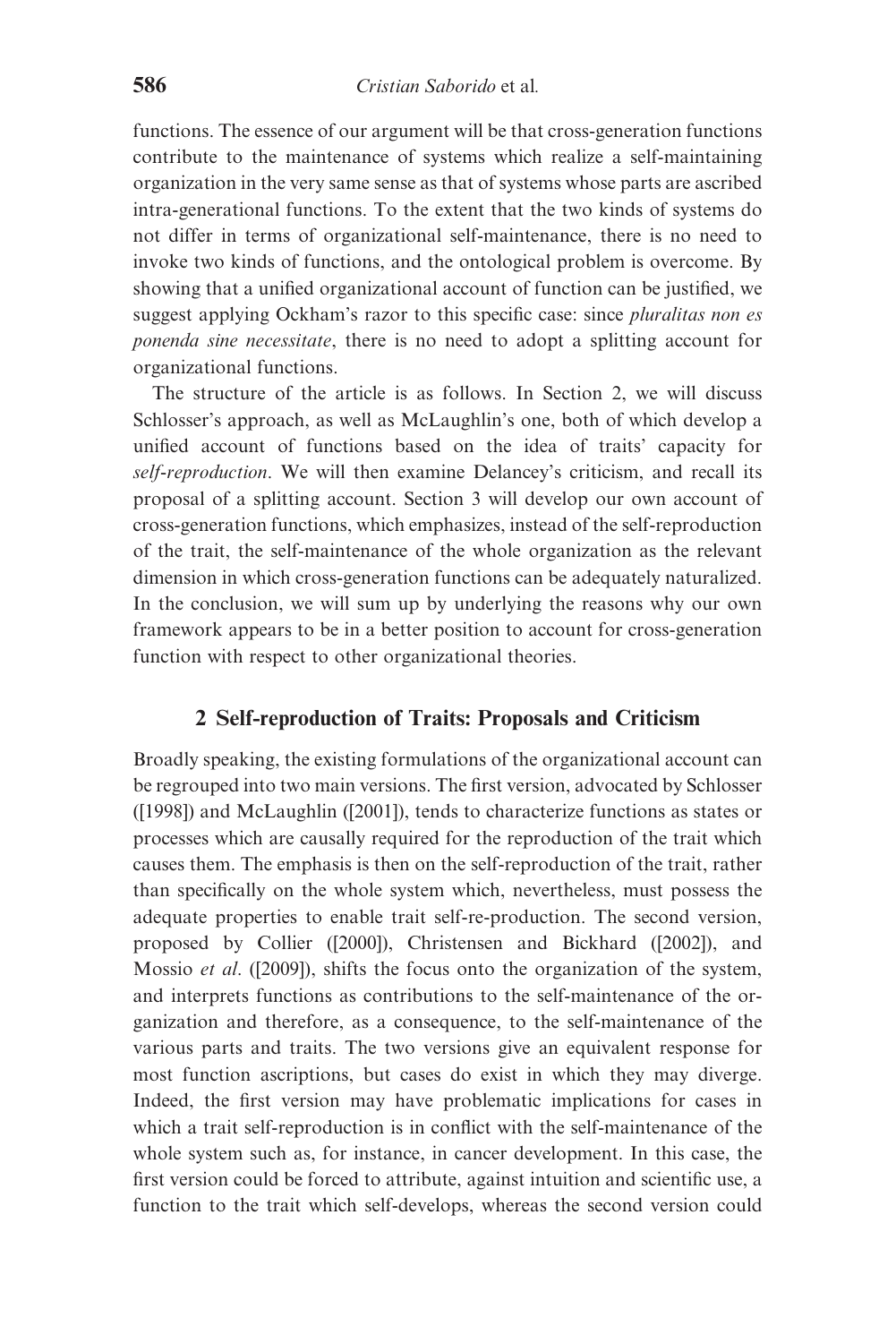unambiguously exclude function ascription to cancerous traits. In this article, we will not analyze the differences and divergences between the two versions in general, but rather will examine specifically how they account for the ascription of cross-generation functions, and we will discuss why, in our view, the second version is in a better position to provide an adequate solution for Delancey's criticism.

## 2.1 Schlosser's and McLaughlin's accounts

Schlosser ([1998]) proposed ascribing functions to those traits which, in a particular class of complex system and under certain conditions, are self-reproducing. A trait (or state) X is functional in a given complex system if it causes the process or state F (its function) which, under certain conditions, is necessary for the self-reproduction of X. In this sense, the 'functionality of a state can be defined as the conditional necessity for complex self-reproduction (i.e. the necessity for self-re-production in complex systems under certain circumstances)' (Schlosser [1998], p. 315). Systems harboring self-reproducing traits are, in turn, 'systems that pass through cyclic sequences of states and thereby keep stable in the long run, despite changing continuously' (Schlosser [1998], p. 311). The paradigmatic case of self-reproducing complex systems, to the traits of which functions are ascribable, is that of biological organisms. Schlosser proposes the following definition of functions:

In self-re-producing systems that remain stable for a certain period of time T,  $[...]$  F is a function of  $X(t)$  iff:

- for a certain period of time  $t_0 < t < t + x + y < t_0 + T^4$
- (1)  $X(t)$  is directly causally necessary to establish  $F(t + x)$  (under certain  $circumstances c<sub>1</sub>$ )
- (2)  $F(t + x)$  is indirectly causally necessary to establish  $X(t + x + y)$ (under certain circumstances  $c_2$ )
- (3) The causal relations between  $X(t)$ ,  $F(t + x)$ ,  $X(t + x + y)$  are complex (Schlosser [1998], pp. 312–5).

This definition clarifies that the relations between X and F are not symmetrical, in the sense that whereas X causes F in a 'relatively direct way', F causes the re-production of X quite indirectly, usually through the complex web of interactions of the whole system. In addition, (3) restricts functional attributions to a specific class of systems in which self-reproduction of traits occurs, namely 'complex systems', in order to exclude trivial counterexamples.

<sup>4</sup> According to Schlosser, functional attributions are meaningful only in a specified period of time (p. 318). The second line of the formula means that, taking  $t_0$  as the beginning of the considered period T,  $t_0$  precedes t, which precedes  $t + x + y$  which, in turn, precedes the end of T (expressed by  $t_0 + T$ ).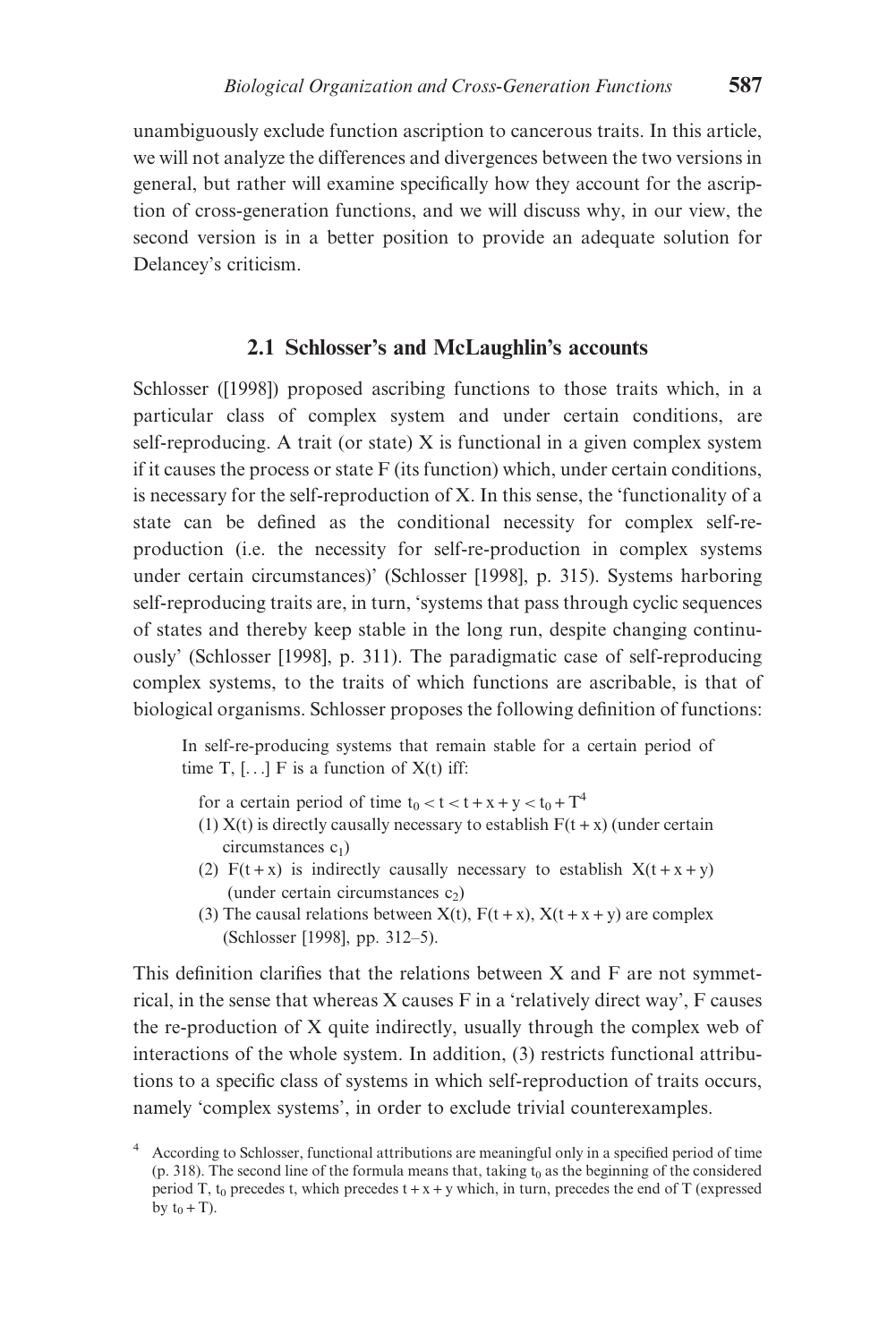It is worth noting, for the purposes of this article, that this definition embraces self-reproduction both as the continuous re-establishment of a trait in the same system, and as the re-establishment of a trait of the same type in a new system. For instance, the function of the heart is to pump blood because (1) in a given period of time the heart is directly causally necessary to establish the pumping of the blood and (2) the pumping of the blood is indirectly causally necessary to re-establish the heart, and the human organism is certainly a complex system. Similarly, the function of semen is to inseminate the ovum since (1) the semen is directly causally necessary to establish the insemination of the ovum, (2) the insemination of the ovum is indirectly causally necessary to re-establish the semen (in this case, in a new organism), and (3) the causal relations between the semen, the insemination of the ovum, and the new semen are complex.

Clearly, the scheme applies to both intra- and cross-generation functions, although the two cases are not equivalent. Whereas the same instance of the trait self-reproduces in the case of intra-generation functions, it is a new instance of the same type that is reproduced through cross-generation functions.<sup>5</sup> In Schlosser's framework, this difference is negligible from the point of view of the organizational account, since what matters is the fact that the trait type achieves self-reproduction. Whether this occurs as the re-establishment of the same instance or the establishment of a new instance is seen as irrelevant from the point of view of the account.

In his recent book, Peter McLaughlin ([2001]) develops an organizational account of functions which is similar to Schlosser's one. According to McLaughlin, claiming that the function of  $X$  is  $F$ , means that:

(1) X does/enables F (in or for some system S); (2) F is good for some S; and (3) By being good for some S, F contributes to the (re)production of X (there is a feed-back mechanism involving F's benefiting S that (re)produces X) (McLaughlin [2001], p. 140).

In McLaughlin's view, functions are ascribed to parts of systems being, in his terms, 'appropriate subject of benefit'. A system having functional parts is a

<sup>&</sup>lt;sup>5</sup> Schlosser emphasizes that functional ascriptions necessarily refer to trait types: 'The concept of self-re-production is meaningful only if statements (1) and (2) of a function ascription are conceived as statements about types. An individual state or trait does not re-produce itself per definition. When we talk about recurrence or re-production of a certain state X, we do not claim that an individual state  $X1(t1)$  is re-established at a later time t2; we only claim that another state of the same type, e.g.,  $X2(t2)$ , is present at t2. As a consequence, a function can be ascribed to an individual  $X1(t1)$  only insofar as it can be treated as a token of a type  $X(t)$ . Accordingly, there can be no function ascription that applies only to a single token of a type.' (Schlosser [1998], pp. 316–7).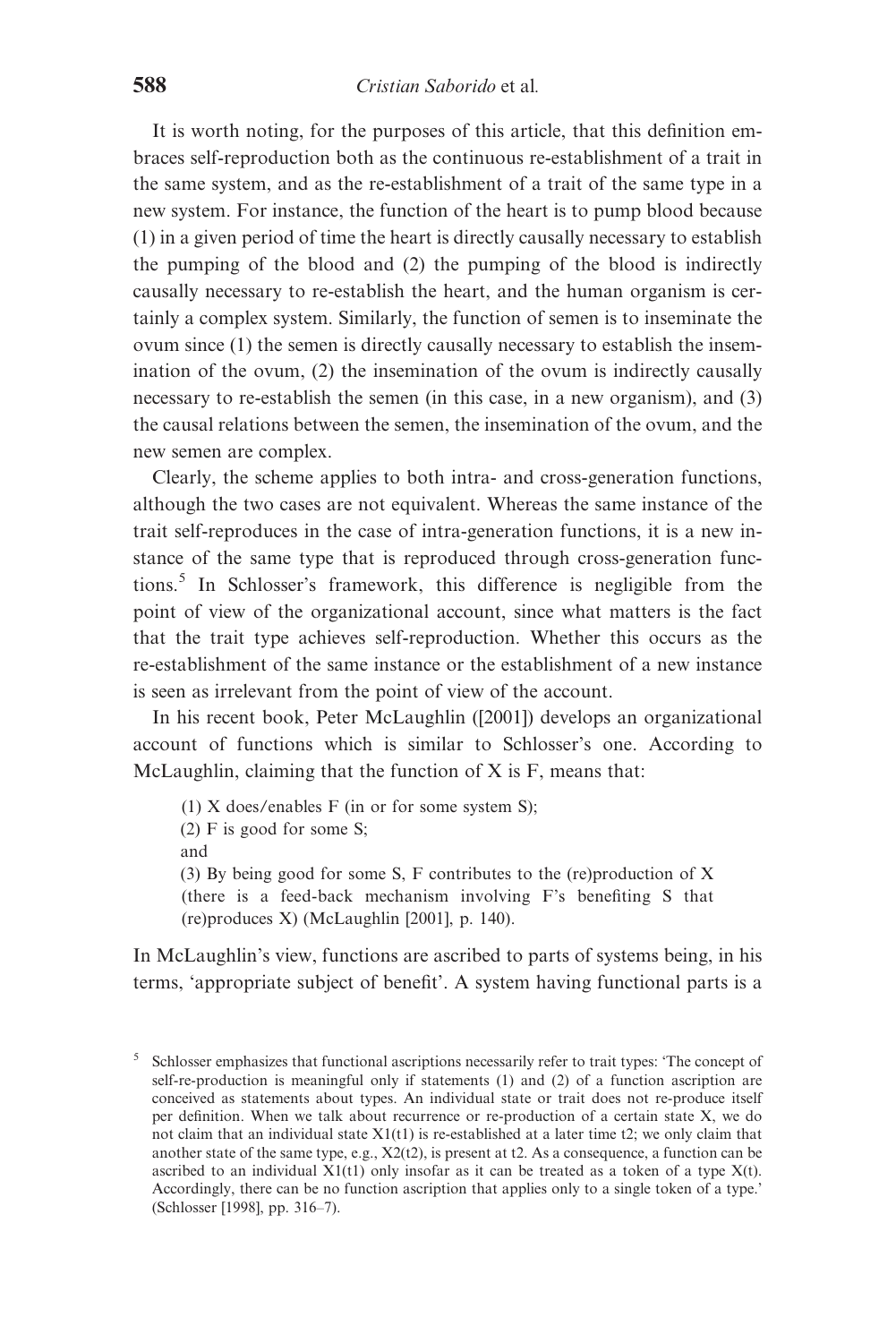system having a good. In turn, McLaughlin intimately associates the concepts of good and that of self-reproduction:

If the characteristic activity of an organism is its self-reproduction, then 'good for the characteristic activity of X' and 'good for X' are the same. This is what makes organisms, as opposed to inanimate objects, the appropriate subjects of benefit or harm. It is the fact that 'what they do makes them what they are'—not the (derivative) fact that they are also alive–that occasions us to attribute a good to them. Even a non-organic self-reproducing system could be the subject of benefit and thus have a good (McLaughlin [2001], p. 203).

As we mentioned in the introduction, and will further develop in Section 3, all organizational approaches, besides minor differences, adopt this line of thought to justify a naturalized grounding of norms.

McLaughlin emphasizes the causal role of a function in (re)producing the function bearer by appealing to a 'feedback mechanism' at work in the system. While the formulation differs from Schlosser's one in various respects, the central idea is very much the same: the function of a trait is its causal effect involved in promoting its own existence. Much like Schlosser, McLaughlin interprets the term 'reproduction' in a quite broad way, since the reproduction of a trait X can occur within the same system or in a new and distinct system (McLaughlin [2001], pp. 180–1). Accordingly, traits bearing cross-generation functions contribute, through their function, to their own reproduction, which in this case consists of the production of an organ of the same type in a new individual system.

Both Schlosser's and McLaughlin's accounts of cross-generation functions rely on the idea that the notion of 'trait self-reproduction' can be adequately applied to the same trait token in a given system, as well as to another trait token of the same type in a different system. As we will discuss in the following section, however, Delancey has argued that the difference cannot be neglected, and this in turn entails a major revision of the organizational account.

#### 2.2 Delancey's 'splitting account'

In a recent paper, Craig Delancey ([2006]) argues that this version of the organizational account suffers from what he calls an 'ontological' problem, to the extent that the complex causal relations between the traits and their functions, as they are expressed by (3) in Schlosser's scheme, are radically different depending on whether the functions are intra- or cross-generation. According to Delancey, one reason why Schlosser's account seems to be applicable to both classes of functions is because it does not refer to complex concrete systems as the relevant support for functional ascriptions, but simply to a web of complex *relations*, such that  $X(t)$  and  $X(t + x + y)$  could equally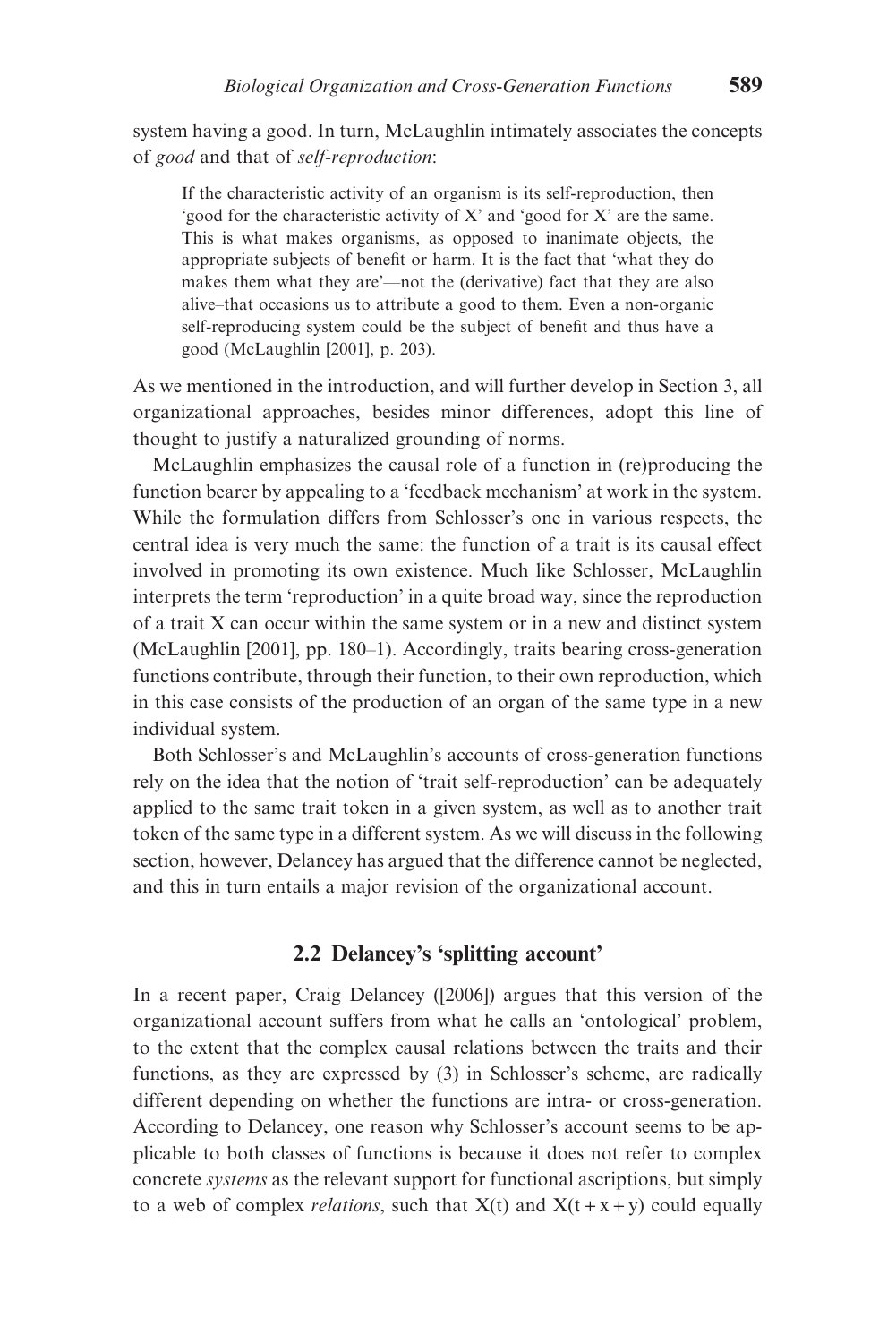refer to either intra- or cross-generation instances of a trait, without modifying the definition.

Yet, Delancey's criticism consists in arguing that the mere reference to 'complex relations' is too abstract, and underdetermines the grounding of functional ascriptions. In fact, in all real cases, (biological) functions are ascribed to parts or states of biological organisms, in which evident ontological and causal differences exist between intra-generation functions, which concern a single trait in a single system, and cross-generation functions, which reproduce a trait type in different individuals. According to Delancey, then, Schlosser's account succeeds in providing a unified definition of intra- and cross-generation functions by artificially hiding, without adequate justification, relevant distinctions between the two classes of functions.<sup>6</sup>

On the basis of this criticism, Delancey develops his own account, which shares with Schlosser's account the idea that the function of a trait consists of its contribution to its own self-reproduction. At the same time, he reformulates Schlosser's scheme by proposing a double characterization of biological functions, which takes into account a distinction between self-sustaining and self-reproducing functions:

F is a self-sustaining teleofunction of structure type S if, for a certain period of time T, and where  $t1 < t2 < t3$ ; and where T ranges from before t1 to after t3:

- (1) There is an instance of S,  $s(t)$ , directly causally necessary to establish  $F(t)$ under circumstances  $c_1$ .
- (2) F(t2) is indirectly causally necessary to sustain  $s(t3)$  under circumstances  $c_2$ .
- (3) The causal relations between  $s(t)$ ,  $F(t)$ , and  $s(t)$  are part of a single complex system.

F is a self-reproducing teleofunction of structure type S if, for a certain period of time T, and where  $t1 < t2 < t3$ ; and where T ranges from before t1 to after t3:

- (1) There is an instance of S, s1(t1), that is directly causally necessary to establish F(t2) under circumstances c1.
- (2)  $F(t2)$  is indirectly causally necessary to establish some instance of S,  $s2(t3)$ under circumstances c2.
- (3) The causal relations between  $s1(t1)$ ,  $F(t2)$ , and  $s2(t3)$  are part of at least one complex system; if they are part of more than one complex system, then these are of the same type of complex system.
- (4) It is not the case that  $s1 = s2$ . (Delancey [2006], pp. 91–2).

<sup>6</sup> Although Delancey does not explicitly mention him, his criticism holds also for McLaughlin's view which, as we specify in the previous section, shares with Schlosser the idea that the notion of 'trait self-reproduction' can be applied to the same trait token in a given system, as well as to another trait token of the same type in a different system.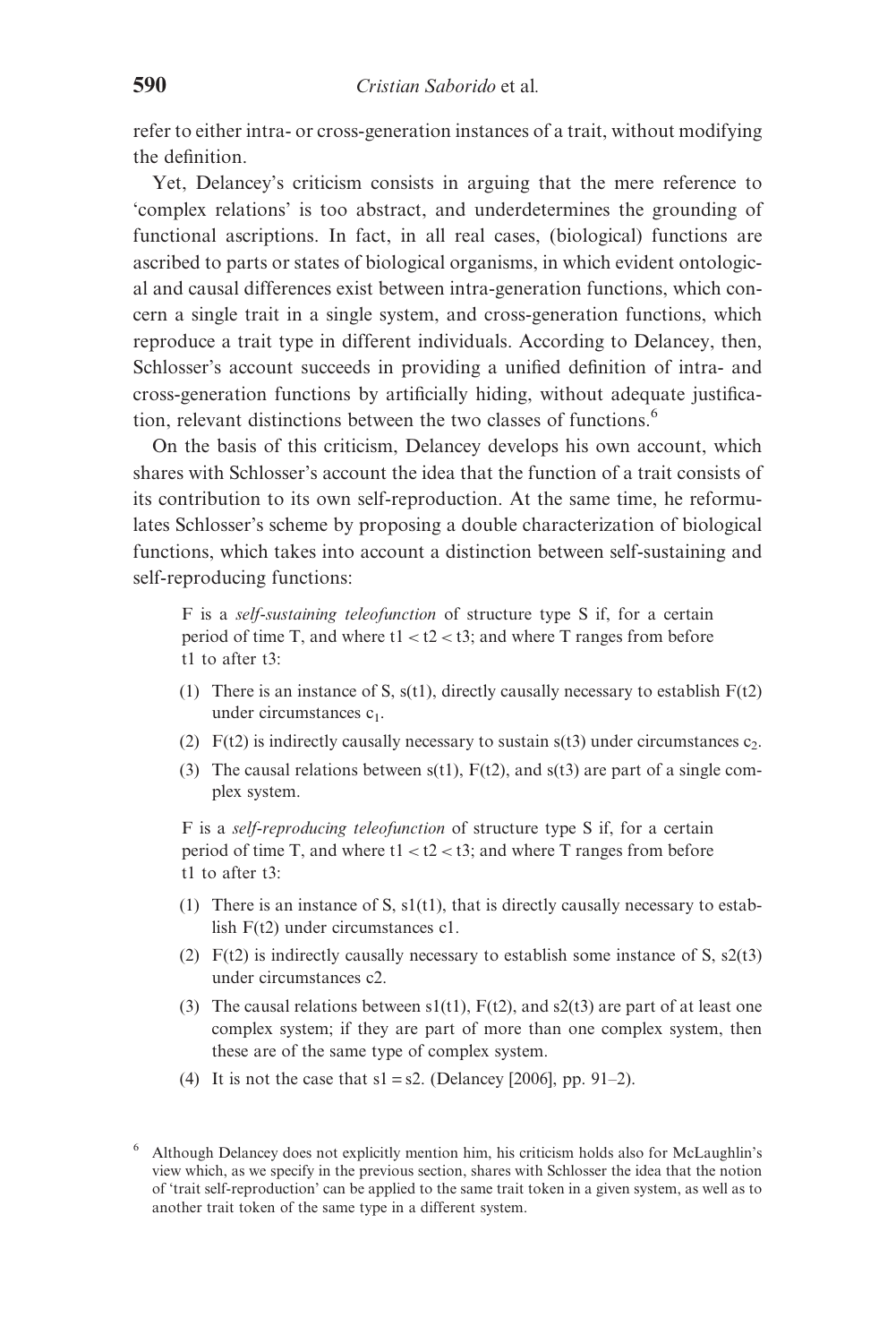In this scheme then, 'complex system' means 'individual organism', with no reference to any other broader or encompassing systems. Of course, other systems than individual organisms could be interpreted as complex systems, which would be relevant for function ascriptions. Yet, as Delancey suggests, not only is there no proof that functions could be ascribed to other systems than organisms, but in fact there is no need. Indeed, the distinction between intra- and cross-generation functions is captured by point 4 in the definition of self-reproducing functions, which explicitly states that the reproduction concerns a different instance of a trait type.

Delancey's analysis and splitting account emphasizes the difficulties involved in formulating a unified definition able to deal coherently with both intra- and cross-generation biological functions within the organizational view. Delancey himself considers that a unified definition would be, in principle, a more elegant and palatable alternative to his splitting account but, at present, practical reasons suggest adopting his own proposal. As he writes:

Since the splitting account I describe is sufficient, and is also satisfied by the implicit work that goes into preparing the way for either of the unproblematic forms of the unified account, Ockham's razor cuts in favour of the splitting account alone. This then poses a challenge to the unified account: a viable unified account must explain how we are to identify events or complex relations without reference to individual organisms and their structures; or, it must explain what benefits the account has which make it preferable to the simpler splitting account. If the unified account cannot do either of these, then the splitting account is preferable both because it is simpler and because it is already implicitly satisfied in the preliminary work required to develop a unified account (Delancey [1996], pp. 94–5).

We agree with Delancey that a unified definition would be more elegant, and that it should be able to answer Delancey's challenge and demonstrate its superiority over the splitting account. In the following section, we will first introduce our own version of the organizational account and then propose our solution to the ontological problem.

### 3 Self-maintenance of Systems

The second main version of the organizational account regroups several contributions developed by Collier ([2000]), Christensen and Bickhard ([2002]), and ourselves ([2009]) which, despite sharing the same fundamental inspiration as the previous version, follow a different path. Instead of interpreting functions as those effects which contribute to the self-reproduction of the trait within a given kind of complex system, it conceptualizes functions as contributions to the self-maintenance of the system which consequently results in the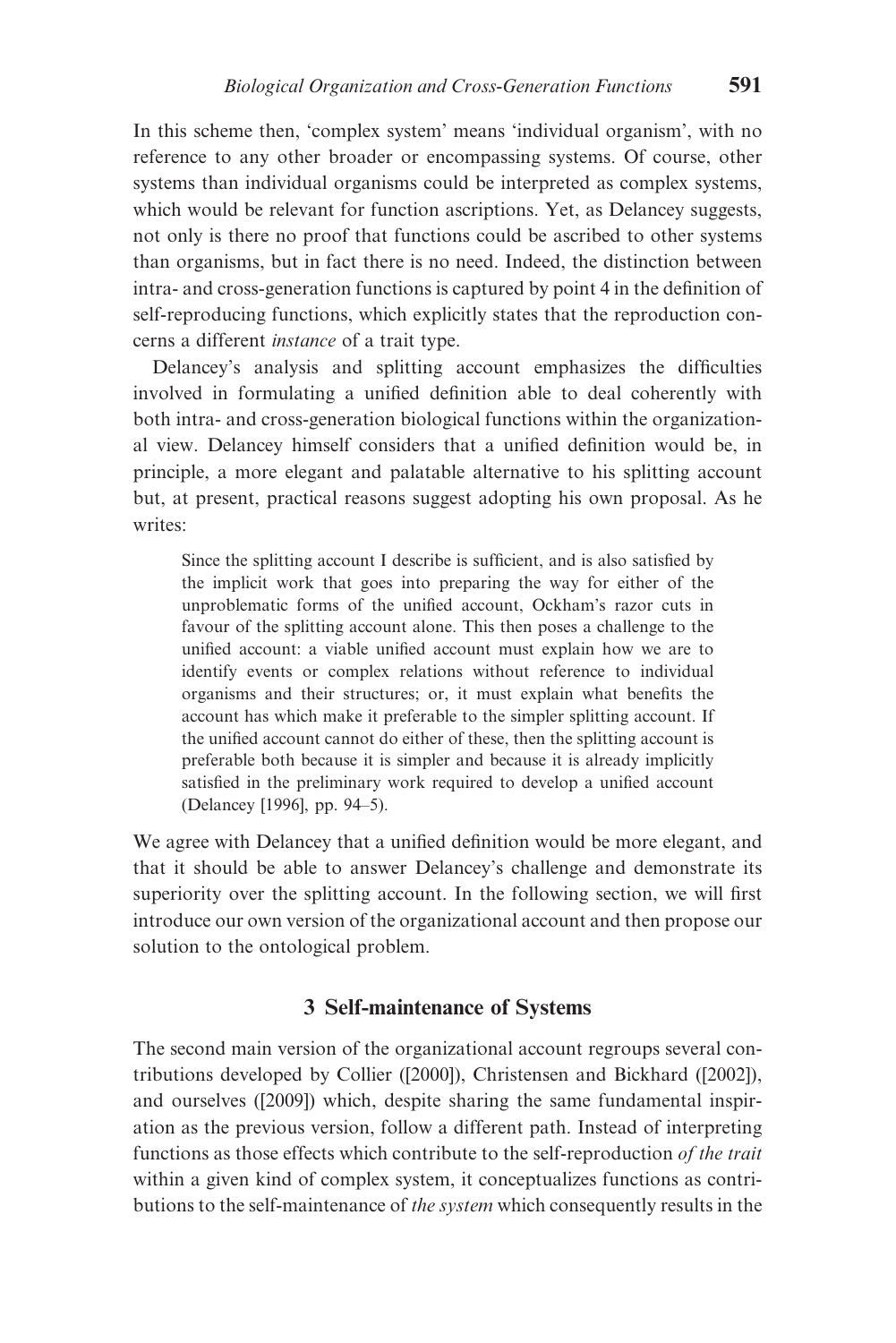maintenance of the trait. The various formulations of this second version are basically the same in their core framework, despite some major differences in terminology. However, we believe that our own proposal develops its central concepts and implications in more detail, thus making a comparison with the accounts discussed above easier. For this reason, we will refer to it in the following section.

## 3.1 Functions and organizational closure

In a recent contribution (Mossio et al. [2009]), we developed an organizational account of biological functions that relies on the understanding of biological systems as a class of highly complex natural *self-maintaining systems*. The idea of self-maintenance comes from a theoretical and mathematical framework developed over the past 40 years by an increasingly rich body of scientific literature in fields such as theoretical biology, complex systems theory, and far-from-equilibrium thermodynamics. This notion refers to a specific causal regime, realized by various kinds of natural systems, by which a given system is able to exert a causal influence on its surroundings so to maintain (at least some of) the boundary conditions required for its own existence.

In its minimal form, the idea of self-maintenance is shown in the so-called 'dissipative structures' (Glansdorff and Prigogine [1971]; Nicolis and Prigogine [1977]), i.e. systems in which a macroscopic ordered pattern (a 'structure'), emerging in the presence of a specific flow of energy and matter in far-from-thermodynamic equilibrium (FFE) boundary conditions, exerts a constraining action on its boundary conditions that contributes to the maintenance of that FFE flow of energy and matter required for its own persistence (Ruiz-Mirazo [2001], p. 59). In nature, a very broad set of physical and chemical systems, such as Bénard cells, flames, whirlwinds, hurricanes, and oscillatory chemical reactions can be pertinently described as self-maintaining dissipative systems (Chandresekhar [1961]; Field et al. [1972]; Field and Noyes [1974]).

Since dissipative structures exist only insofar as the adequate boundary far-from-equilibrium conditions are maintained, and since the structure itself contributes to maintaining these conditions, the activity of the system becomes a necessary (even if not sufficient) condition—a dynamic presupposition, in Bickhard's ([2000]) terms—for the system itself. The system has to maintain an appropriate interaction with its surroundings to maintain itself.

Our organizational approach claims that self-maintenance constitutes the relevant causal regime in which the teleological and normative dimensions of functions can be adequately naturalized. Let us take the simple example of a flame. The flame, as Bickhard ([2000], p. 114) points out, makes several contributions to the maintenance of the FFE conditions required for its own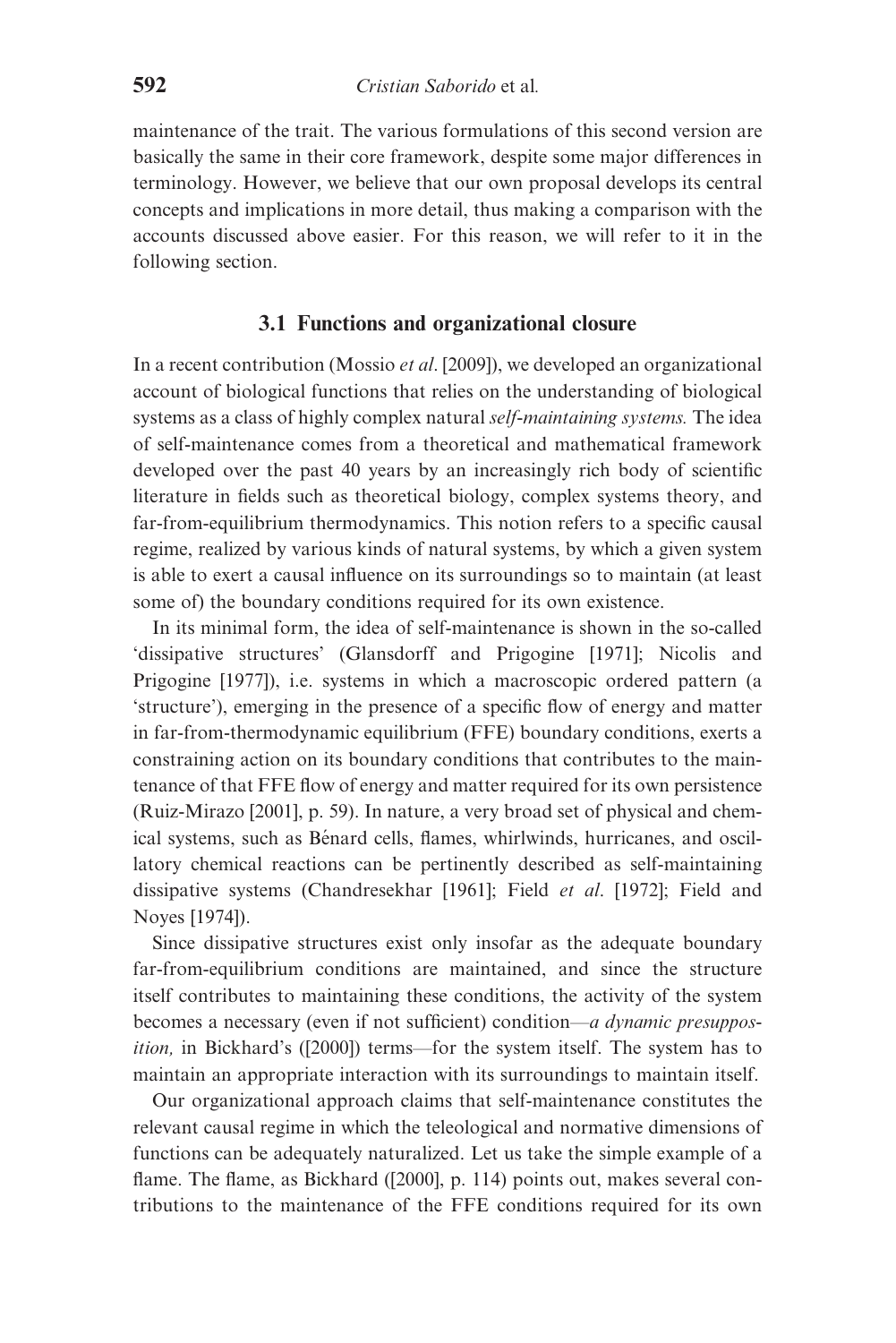existence. Indeed, the flame keeps the temperature above the combustion threshold, vaporizes wax, and induces convection (which pulls in oxygen and removes combustion products). Accordingly, to the question 'Why does the flame exist?' it is legitimate to answer 'Because it does  $X'$ : the existence of the reactions of combustion (the flame itself) is teleologically explained (at least in part) by taking into account their causal effects.

Moreover, because of the teleological dimension, what a self-maintaining system does is relevant, makes a difference for itself, since its very existence depends on the effects of its activity. Such mutual dependence between their existence and activity, which is specific to self-maintaining systems, provides an intrinsic and naturalized<sup>7</sup> criterion to determine what norms the system, and its parts, are supposed to follow.

The *conditions of existence* of the system are here interpreted as the *norms* of its own activity: the flame must behave in a specific way, otherwise it would cease to exist.

While FFE self-maintenance grounds as such the teleological and normative dimensions of functions, it is not enough to naturalize them. Components of dissipative structures do not have functions. The reason is, in our view, that the very idea of function requires, in addition to teleology and normativity, that of a certain type of organization based on a set of mutually dependent constraints (Moreno and Ruiz-Mirazo [2009]). Let us develop this idea a bit more. Dissipative structures are minimal self-maintaining systems, in the sense that, although they may be quite complex in terms of the variety of their material components, they produce a single structure that works as a constraint on its own boundary conditions. In dissipative structures, there is only one structure which, by harnessing the microscopic surrounding dynamics, maintains the conditions of its own existence and realizes the teleological and normative dimensions.

In contrast, we believe, functional attributions require an additional dimension, so that the interplay between a set of mutually dependent structures acting as constraints, each of which makes a specific and distinct contribution, realizes self-maintenance by maintaining the boundary conditions at which the whole organization, as well as its various structures, can exist. The mutual dependence between a set of constraints, collectively realizing self-maintenance, is what we call an *organizational closure*. In organizational closure, each process or part is, to use Bickhard's terms above, dynamically presupposed by the other processes and parts to the overall self-maintenance of the system, such that the whole network must work in a specific and

<sup>7</sup> The criterion is intrinsic, since not imposed by an external observer, according to some extrinsic reason, and naturalized, since related to a factual feature of the system's nature, and not deduced from some metaphysical or moral principle.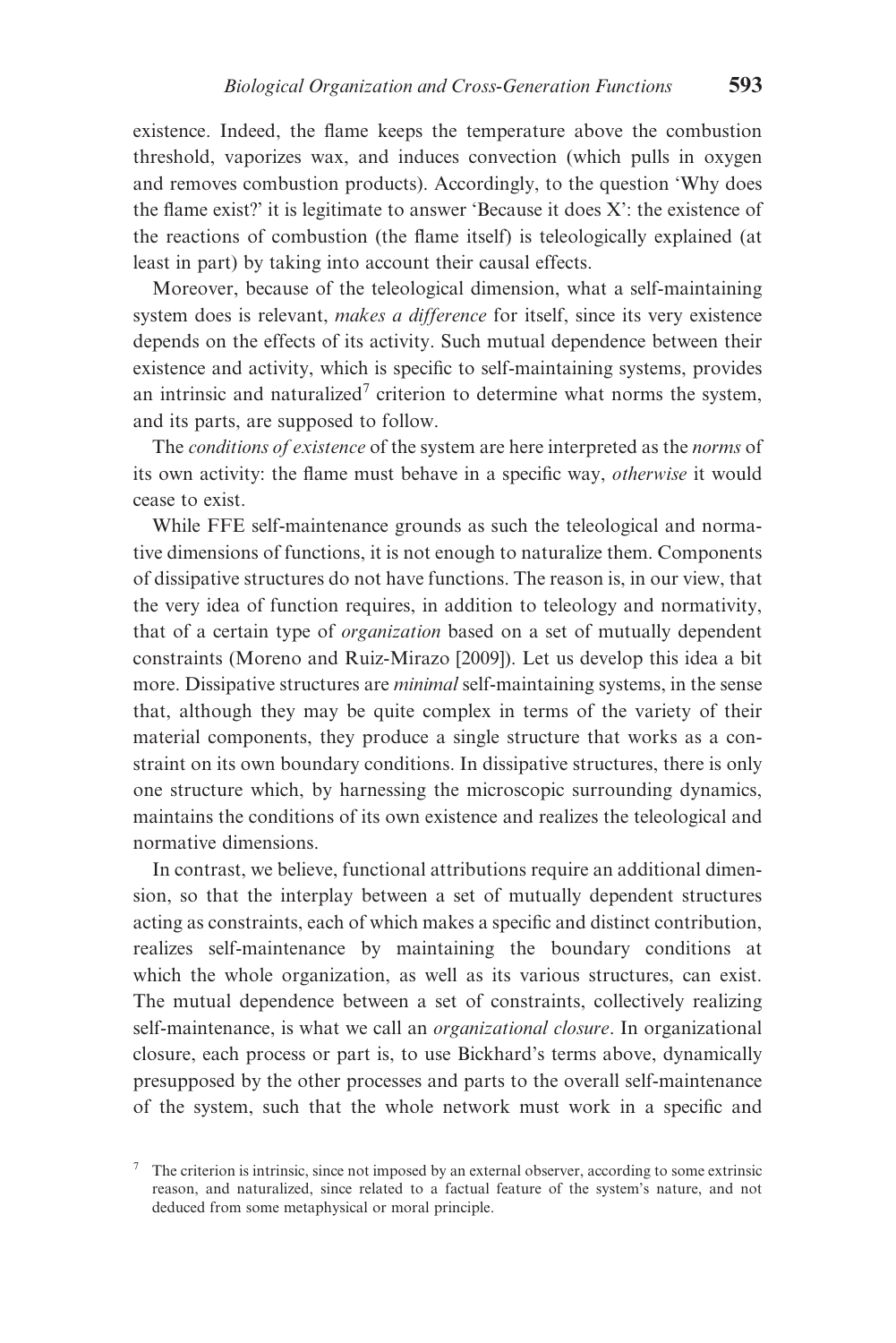adequate way otherwise, because of its FFE nature, the system would disintegrate.<sup>8</sup>

We label the resulting causal regime a *self-maintaining organization*, and we claim that it constitutes the relevant ground for functional attributions. Indeed, the idea of a self-maintaining organization possesses all the dimensions required to naturalize functions and in particular, in contrast to minimal self-maintaining systems, the internal differentiation of contributions to the maintenance of the system. Since the various constraints exert different causal effects, are mutually dependent and contribute to the maintenance of an organization upon whose maintenance their own existence depends, these parts have functions, and functional ascriptions here play an explanatory role.

The intimate association between complexity and integration at work in a self-maintaining organization is the relevant ground of functional discourse. The most typical example of organizationally self-maintaining systems are biological systems. Consider, for instance, a biological cell. In a cell, different structures make distinct contributions to self-maintenance. The membrane as a whole, integrated structure made out of many different molecules—acts as a constraint that (among other things) ensures adequate internal concentrations of metabolites. In turn, DNA (among other things) acts as a template for the synthesis of proteins, which have to be continuously renewed due to their high rate of decay. In a word, the cell possesses different parts, produced within and by the system, that contribute differently to the maintenance of the organization and thus, of themselves. In this way, functional attributions to each part are grounded.

Let us recall our definition.<sup>9</sup> According to our account, a trait  $T$  has a function if, and only if, it is subject to organizational self-maintenance in a system S. This definition implies the fulfillment of three different conditions. Accordingly, a trait T has a function if and only if:

 $C_1$ . T contributes to the maintenance of the organization O of S;

 $C<sub>2</sub>$ . T is produced and maintained under some constraints exerted by O;

C3. S realizes organizational closure.

Accordingly, the heart has the function of pumping blood since  $(C_1)$  pumping blood contributes to the maintenance of the organism by allowing blood to circulate, which in turn enables the transport of nutrients to and waste away from cells, the stabilization of body temperature and pH, and so on. At the

<sup>8</sup> A very basic example of mutual dependence is active transportation through the cell membrane. The level of chemical concentrations that the membrane's active transport retains within the cell is necessary for some metabolic reactions to maintain the appropriate rate to sustain the network of reactions, which in turn produces the membrane, and so on in a circular and inter-

dependent manner.<br>9 This definition differs slightly in terminology from that proposed in (Mossio *et al.* [2009]).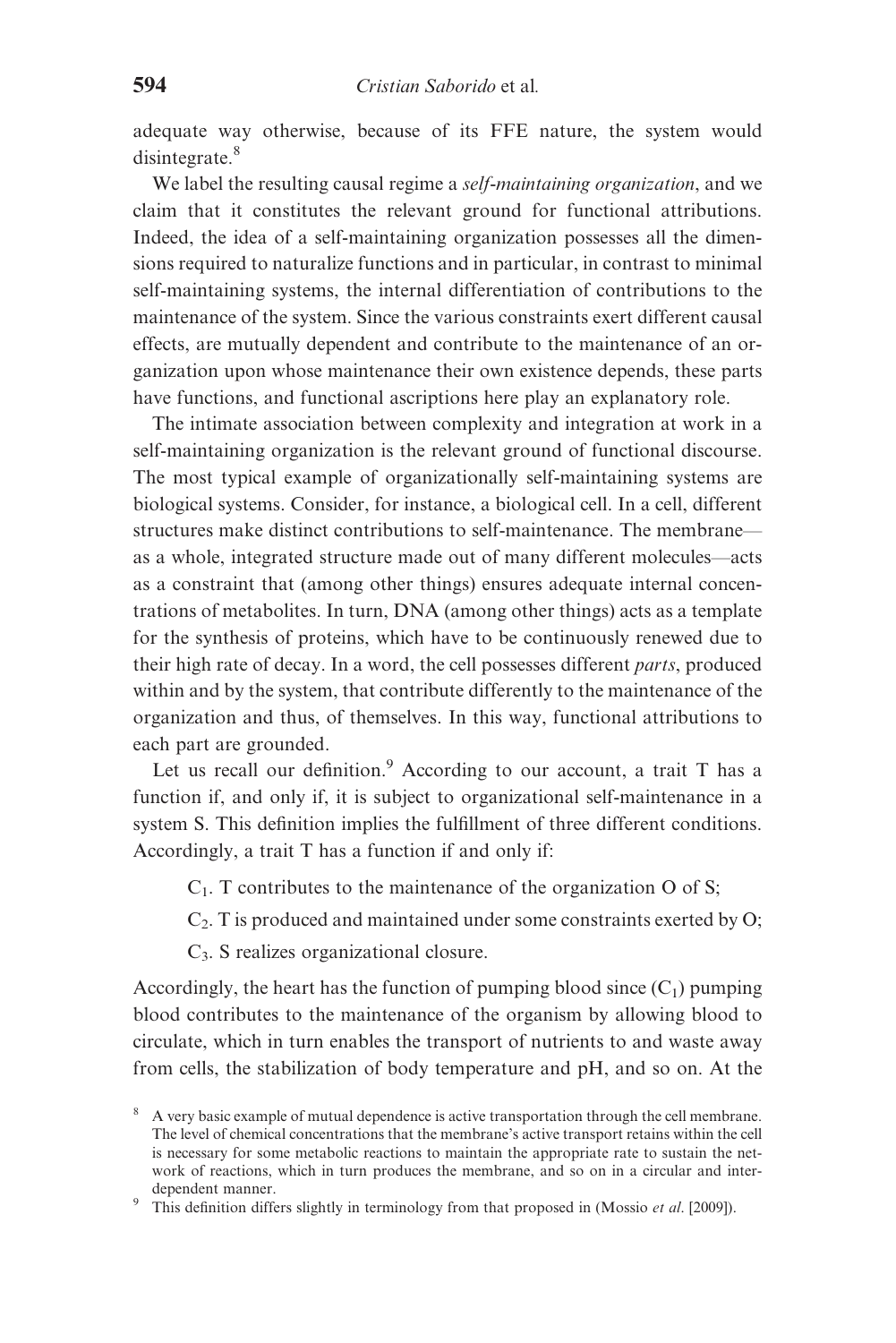same time,  $(C_2)$  the heart is produced and maintained under various constraints exerted by the organism, whose overall integrity is required for the ongoing existence of the heart itself. Lastly  $(C_3)$ , the organism realizes organizational closure, since it is constituted by a set of mutually dependent structures which, by contributing in different ways to the maintenance of the organization, collectively realize self-maintenance.

Is our organizational account able to account simultaneously for intra- and cross-generation functions? At first sight, it does not. Cross-generation traits, while they do have a function in biological systems, do not seem to be subject to organizational closure in any individual system. Indeed, cross-generation traits are not subject to closure in either the reproducing system (in which they satisfy  $C_2$  but not  $C_1$ ), since they do not contribute to the self-maintenance of the system producing and maintaining them, or the reproduced system (in which they satisfy  $C_1$  but not  $C_2$ ). In this sense, it seems that, in our organizational account, cross-generation traits are not functional with respect to any concrete self-maintaining system.

Should we adopt a splitting account so that, when applied to crossgeneration functions, the instance of the trait  $T$  mentioned in  $C_1$  is not the same as that mentioned in  $C_2$ , even if they belong to the same type? In what follows, we will try to show that we do not need to follow that path.

#### 3.2 Second-order self-maintaining systems?

A possible alternative solution to the splitting account, different from Schlosser's one, has been envisaged by Christensen and Bickhard ([2002]) who, by developing ideas formulated by Bickhard ([2000], [2004]) and Collier ([2000]), have proposed an organizational account of functions which is very close to that we described in the previous section. The central idea of this account consists of naturalizing the teleological and normative dimensions of functions through the notion of biological autonomy. Biological systems are autonomous systems in the sense of being self-governed systems, constituted by a network of interdependent processes, and continuously maintained by their own internal organization. In addition, they are able to modify themselves and modulate their behavior in response to external stimulation, in order to maintain or even improve their global viability.

In their view, the very idea of functionality is related to the contribution to the maintenance of the conditions of existence of an autonomous system. Contributing to autonomy is as such functional because the contribution of each component or trait helps, in the end, to contribute to the continued existence of the system and therefore, because of the interdependence between the parts, to their own maintenance. 'This is the core for the emergence of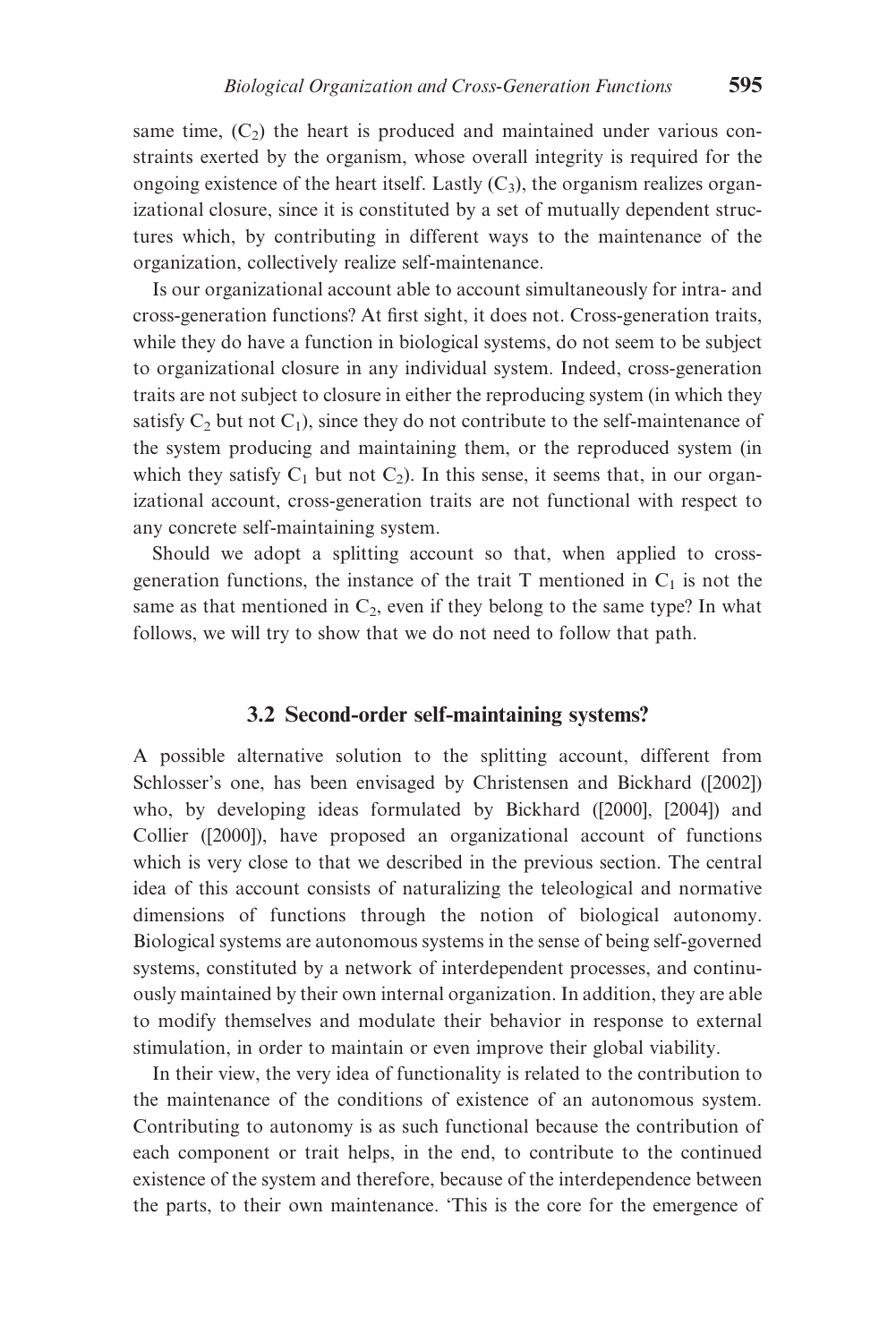function: a contribution to the maintenance of the far-from-equilibrium conditions of a far-from-equilibrium system is functional, it serves a function, for the stability, the persistence, of that system' (Bickhard [2004], p. 129).

How do they handle cross-generation functions? The proposal tabled by Christensen and Bickhard (and Collier) consists of explicitly granting systems (like populations or species) the status of autonomous systems, making them relevant supports for functional attributions just as individual organisms: 'Living organisms in general are autonomous systems, as are reproductive lineages, species, and some kinds of biological communities' (Christensen and Bickhard [2002], p. 3). As a consequence, intra- and cross-generation functions are simply contributions to the maintenance of the autonomous organization of different kinds of concrete systems. Whereas intra-generation functions would contribute to the autonomous organization of individual organisms, cross-generation functions would contribute to the autonomous organization of the lineage, the species or the biological community in question.

Christensen and Bickhard offer an elegant alternative to the splitting account by admitting the idea of 'second-order autonomous systems', more complex systems which would include individual organisms as parts, and which would ground the ascription of cross-generation functions. Accordingly, metabolic pathways are functional because they contribute to the autonomy of the cell, the heart is functional because it contributes to the autonomy of the vertebrate, and the semen is functional because it contributes to the autonomy of the species.

Yet, this solution, just as Schlosser's one, is problematic, as Delancey's lucid criticism ([2006]) shows. As this author points out, considering those higher order systems that are relevant for grounding cross-generation functions as autonomous systems does not come without a price. Whereas an individual organism is a paradigmatic case of an autonomous system, 'the sense in which the species or some population is a complex system of the appropriate kind is much more difficult to discern' (Delancey [2006], p. 90). For instance (the list could be longer), such higher level systems have no clear boundaries and no stable form and it is hard to see how their identity is generated by their own internal organization, as is the case for autonomous systems.

According to Delancey, the organizational account has not explored these radical differences with sufficient accuracy, which means that the interpretation of higher level systems as autonomous systems appears, to say the least, to be an ad hoc hypothesis to cover reluctant cases. To the extent that Christensen and Bickhard appeal to the idea of autonomy in a fairly general sense, we assume that Delancey's criticism applies equally to an interpretation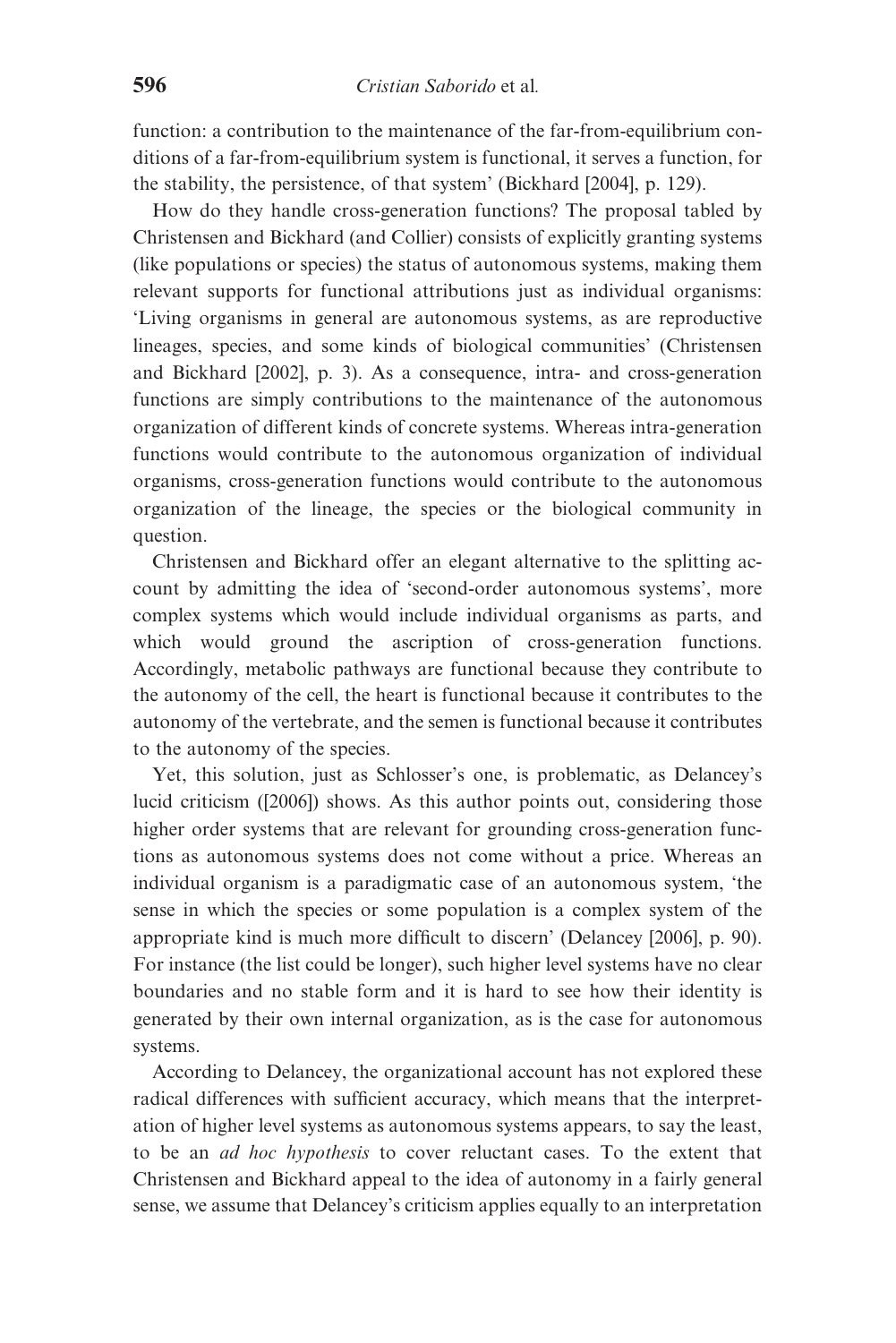of higher level systems as organizational self-maintaining systems, which could be put forward within our own conceptual framework.<sup>10</sup>

Yet, one might argue that other biological supra-organismic systems do possess the properties required to be considered FFE self-maintaining organizations. Let us explore another possibility, not mentioned by Delancey's analysis: the ecosystem. Compared with species, lineages, or populations, there seem indeed to be better reasons for considering ecosystems as higher level systems, relevant for functional attributions, especially if one adopts our characterization in terms of self-maintaining organization, rather than in the more demanding terms of autonomy. Although there are clear differences (just to mention one: the ecosystem has no physical boundaries), ecosystems share several organizational properties with individual organisms. For instance, the various components (many of them being the individual organisms themselves) contribute to maintaining a global organization (the ecosystem itself), which in turn is a general condition for their own continuous existence. Similarly, the various (categories of) components seem to be mutually dependent, so that that the disappearance, death, or anomalous behavior of one may provoke the collapse of the whole ecosystem.

For these and other reasons, the ecosystem has much in common with an organism, and in fact it does not seem unreasonable, despite being somewhat uncommon, to use a functional discourse to describe it. So, for instance, we could describe and explain the organization of an ecosystem by attributing to its various components functions such as the regulation of air, climate, water, water supply, disturbance prevention, soil formation and erosion, nutrient cycling, waste treatment, pollination, biological control of pests and diseases, and so on (De Groot et al. [2002]). Specifically, cross-generation traits would have the function of regenerating the various components of the ecosystem, which would tend to decay because of their dissipative nature.

In our view, the idea that the ecosystem is at least an organizational self-maintaining system, and possibly an autonomous system, is an attractive one, deserving further investigation. Yet we think that, although a coherent description of whatever second-order system in terms of autonomy or organizational self-maintenance could be provided, the issue would be largely irrelevant for solving the problem of cross-generation functions within the organizational approach. In our view, in fact, the reason why we attribute functions to cross-generation traits is not related to their contribution to the

<sup>&</sup>lt;sup>10</sup> The idea of autonomy usually has a stronger sense than that of self-maintaining organization since it is supposed to capture all relevant properties of living systems (Ruiz-Mirazo and Moreno [forthcoming]; Varela [1979]). In this sense, if an agreement could be reached regarding taking self-maintaining organization as a necessary and sufficient grounding for biological functions, it might be preferable to reserve the label 'autonomous systems' for the actual biological instances of a self-maintaining system, i.e. individual organisms.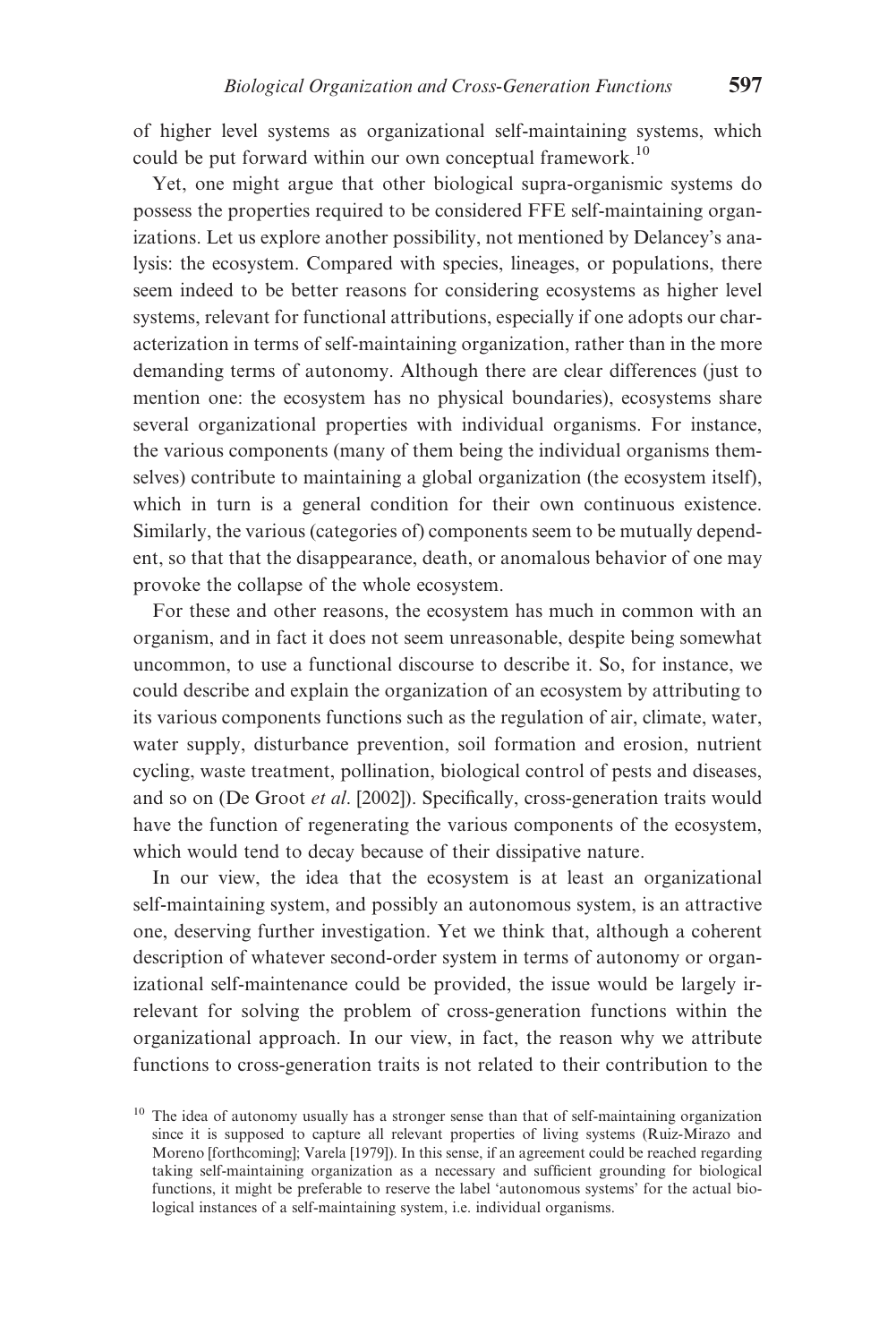maintenance of some higher level system. Cross-generation functions, as we will argue in the following section, do not require a full-fledged account of higher level autonomous or self-maintaining systems to be adequately naturalized within an organizational account.

#### 3.3 A solution to the ontological problem

The gist of our account of cross-generation functions consists in arguing that the apparent difficulty in integrating them into the definition does not stem from an ontological difference between intra- and cross-generation functions but, rather, from an inadequate understanding of what a self-maintaining organization actually is. Cross-generation functions constitute a 'recalcitrant' class of functions only if the boundaries of the self-maintaining organization are confused with the boundaries of the individual organisms, whereas in fact, as we will argue below, they are not the same. Once this confusion has been cleared up, Delancey's ontological problem disappears.

In our account, functional traits are those traits that, by being subject to organizational closure, contribute to the maintenance of an organization, which in turn exerts some causal influence on the production and maintenance of the traits. The whole system, as we discussed, realizes a self-maintaining organization. The first remark is that a self-maintaining organization occurs in time, and can be observed only in time. Thus, ascribing functions to traits or parts requires the consideration of a system that realizes self-maintenance during a period of time long enough for organizational closure to be observed. Arguably, the relevant time scale may vary according to the specific function: the organizational closure to which the function of the lung is subject is realized in a very short period of time (one cannot stop breathing for more than a few seconds) whereas, for instance, the function of the stomach is submitted to organizational closure over a longer period of time (one can stop eating for days). Yet, although the period of time may vary, the very idea of organizational closure requires the assumption that the organization whose trait performs a function at time  $T_1$  is the same organization that maintains the trait at  $T<sub>2</sub>$ .

Now, a self-maintaining organization, as an intrinsically temporally extended phenomenon, may undergo various changes and modifications in time. Indeed, as mentioned above, organizational self-maintenance occurs in far-from-equilibrium conditions, which means, among other things, that biological self-maintaining systems (and their parts) are essentially precarious, tend to decay and cannot exist except in the presence of an adequate flow of energy and matter, which enables the continuous regeneration of the whole organization. Self-maintenance occurs, then, in spite of the continuous replacement of the material components. In this sense, a self-maintaining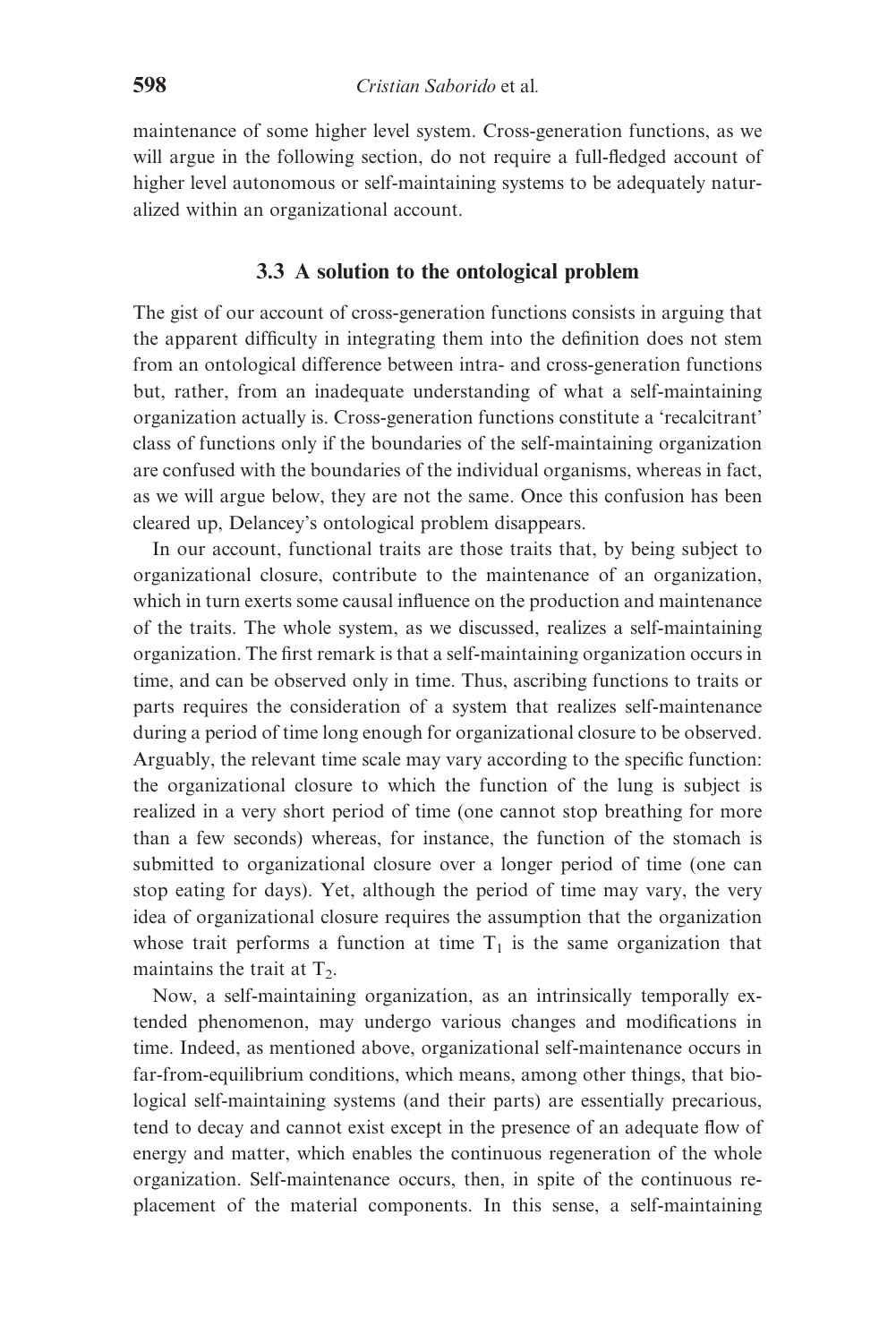system, be it physical or biological, remains the same while changing all the time, because of its dissipative nature. In addition, biological systems may also undergo major structural and morphological changes during their lifetime, due to adaptations, accidental events (injuries, etc.), and, especially, because of development.

If, due to their material, structural, and morphological differences, one were to consider the various temporal instances  $O_1, O_2, \ldots O_n$ , as distinct systems with distinct organizations, then self-maintenance, organizational closure, and functions could not exist. A trait would be produced by a given organization, let us say  $O<sub>1</sub>$ , and would contribute to maintaining another organization, let us say  $O_2$ . No organization would actually self-maintain, no trait could be subject to organizational closure and functions could not be ascribed from an organizational perspective.

The organizational account of functions relies, then, on the theoretical assumption according to which the various temporal instances of a system, in spite of any changes which may occur, can be considered as instances of the same encompassing self-maintaining organization, to the extent that their constitutive organizational properties are causally transmitted from one instance to another instance by the maintenance of a material connection between them. The causal transmission of the organization (and specifically its constitutive processes and relations between components) through the various (temporal) instances of a system is the criterion by which the encompassing system, as well as its parts, is described as being the same, and thus, in the case in question here, able to realize self-maintenance although, of course, other criteria could also exist on the basis of which the various instances would not be taken as instances of the same system. If, in a relevant sense, a given system or a given temporal instance of a system possesses a constitutive organization because of its causal and material connection with a previous instance possessing the same organization, then it can be claimed that the two systems or the two instances are in fact instances of the same encompassing organization. In particular, the same is also true if the transmitted organization is a self-maintaining organization.

The central thesis of this article is that self-maintaining organizations, which ground the ascription of cross-generation functions, and specifically reproductive functions, meet with the very same characterization as those organizations which ground intra-generation functions. While they may differ in important ways, the two classes of self-maintaining organizations do not differ with respect to the relevant properties that ground functional ascriptions.

Cross-generation functions are subject to organizational closure within the frame of self-maintaining organizations whose extension in time goes beyond the lifespan of individual organisms. For instance, the mammal semen, by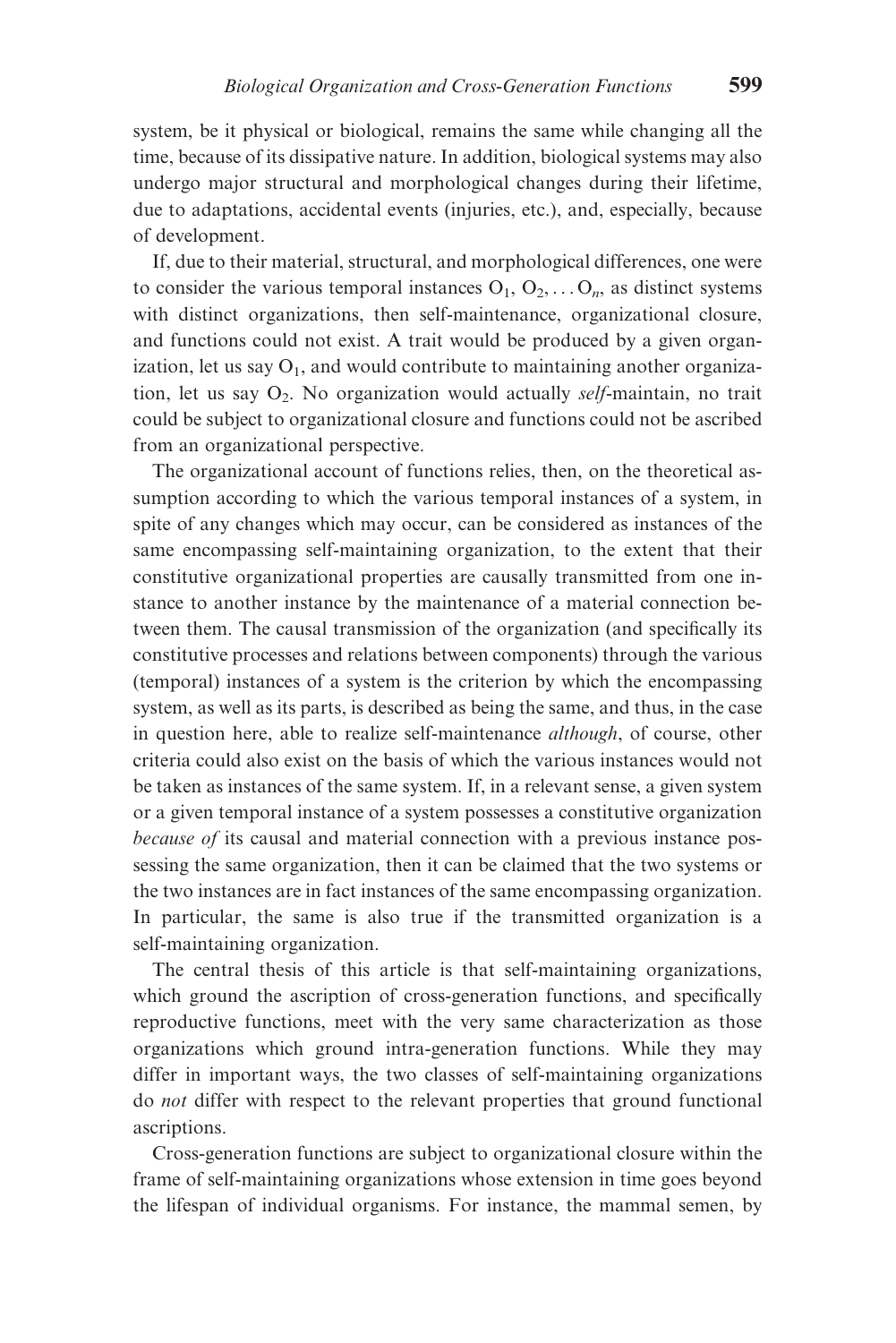inseminating the ovum, contributes to the maintenance of the organization by contributing to the production of a new organism to replace the previous one. In turn, the organization (realized by both the reproducer and the reproduced system) exerts several constraints under which the semen is produced and maintained. The crucial point is that the organization of the system constituted by the conjunction of the reproducing and reproduced organisms (in this specific case, a minimal lineage with two elements) has exactly the same status, in terms of self-maintenance, as that of the individual organisms. The fact of considering the organization of individual organisms or their conjunction as the relevant self-maintaining organization is only a question of 'zooming', and depends on the explanatory exigencies for functional ascriptions.

Since what matters in the case of organizational self-maintaining systems is the fact that they use their own constitutive organization to exert a causal influence on the maintenance of (at least part of) their own conditions of existence, then the organization of the 'encompassing system' composed by a reproducer and a reproduced system itself fits the characterization of a self-maintaining organization. The process of reproduction, in this sense, simply constitutes one of the functions through which the organization succeeds in maintaining itself beyond the lifespan of individual organisms. Since the encompassing system composed by the reproducer and reproduced organism possesses a (temporally wider) self-maintaining organization, reproductive traits are subject to organizational closure, and their functions are correctly grounded in the organizational account.

Moreover, the organization of individual organisms is rather a process of becoming—a process of development—followed by a process of decay, than a stable, unchanged, situation of self-maintenance. In the history of each organism, we witness therefore an unfolding of (different forms of) self-maintenance (within a given identity), where reproduction ensures the long-term continuity of a given self-maintaining identity.

Why do cross-generation functions appear problematic? Intuitively, the ontological problem discussed by Delancey seems to apply to our account insofar as reproduction involves a dramatic transition from the reproducer to the reproduced organism, so much so, in fact, that it cannot be maintained that they constitute the same system. Given that reproduction may involve phenomena like embryogenesis, development and even the possible simultaneous presence of the reproducer and reproduced system objectors might argue—such causal and phenomenological discontinuities prevent us from considering these systems as instances of the same selfmaintaining system. Only individual organisms are genuine self-maintaining systems.

In our view, this objection is wrong, since it is based on an insufficient understanding of the conditions under which an organization can be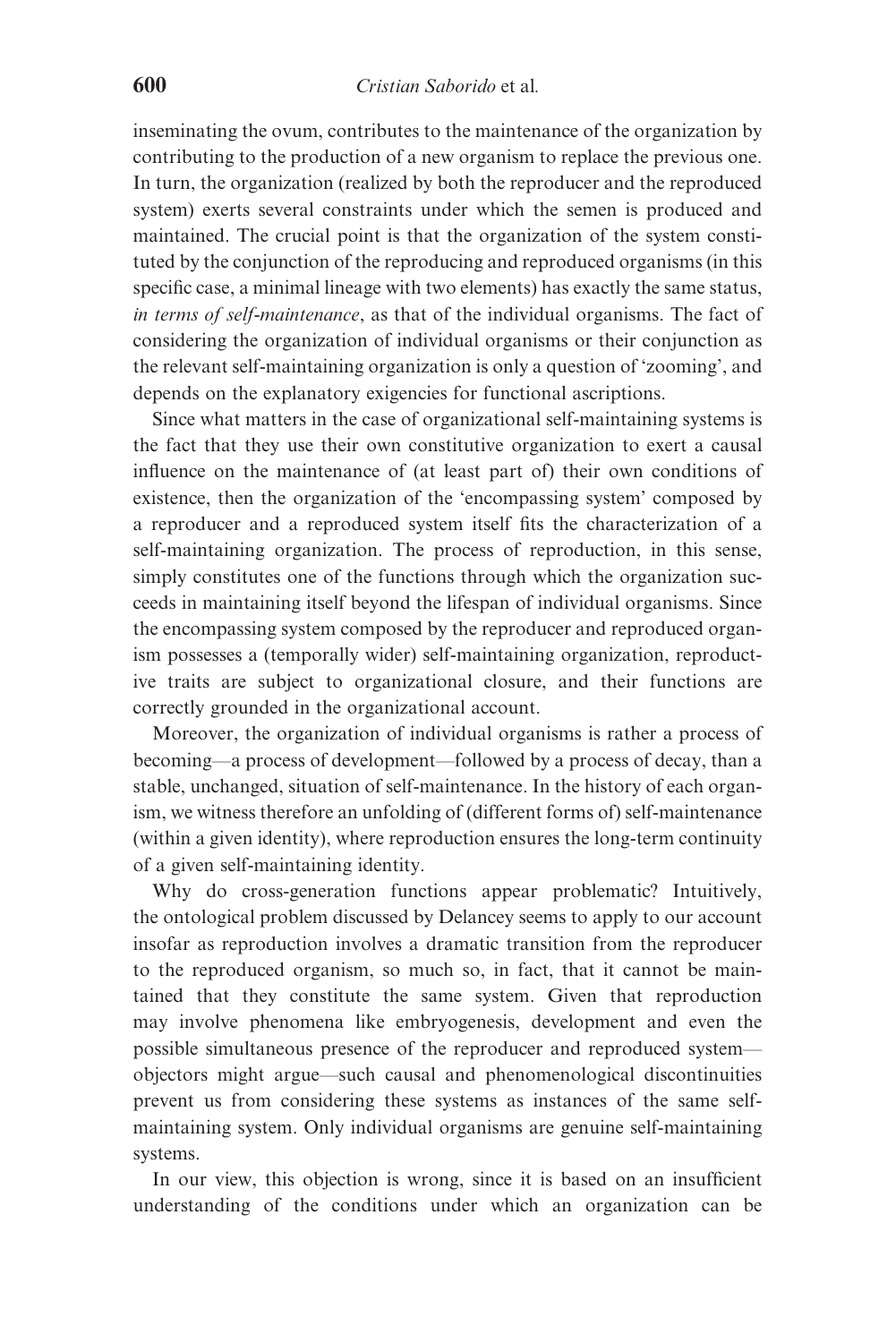considered self-maintaining. The crucial requirement, as discussed above, is the causal transmission of the organizational properties. Two self-maintaining systems on a shorter temporal scale may be said to constitute two temporal instances of a single self-maintaining organization on a larger time scale, if it can be shown that self-maintenance has been causally transmitted from one instance to the other by the maintenance of a material continuity between them. Has the self-maintenance of one instance resulted in the selfmaintenance of the other instance or, to put it another way, has the subsequent instance inherited its self-maintaining organization from the previous instance? Since the answer to these questions is, in a fundamental sense, affirmative for the case of the relationship between the reproducer and the reproduced system, we claim that the encompassing organization including them is itself a self-maintaining organization which maintains itself also through reproduction.

As Griesemer has pointed out, the reproduction process does involve the material connection between the reproducer and reproduced system:

Reproduction [...] is the multiplication of entities with a material overlap of parts between parents and offspring. Material overlap means that parts of the parents (at some time) become parts of the offspring (at some other time). Thus reproduction is no mere transmission or copying of form – it is a flow of matter' (Griesemer [2002], p. 105, emphasis added)<sup>11</sup>.

In fact, this means that what happens in this case is the realization of a FFE recursive organization, which displays a spatial proliferation of its core recursive cycle. And this is explained ultimately in terms of the time relation between the production and decay of the constitutive components in a FFE recursive organization. If the rate of replacement of the constitutive components is faster than its decay, the autopoiesis<sup>12</sup> of the system will prompt it to establish reproductive cycles: the system will grow and reproduce; otherwise, it will disintegrate. Only in the very unlikely case of coincidence between the

 $11$  This point has been the object of an important debate in the philosophy of biology. In the context of Darwin's theory of evolution, Griesemer's account has been criticized by Godfrey-Smith ([2009], pp. 79–86) who argues that certain viruses show a purely formal way of reproduction. However, Godfrey-Smith's example is not relevant for our case, since his claim that there is not necessarily a material connection between reproducer and reproduced applies only to molecules (or, at most to aggregates of molecules), not to FFE self-maintaining organizations, which imply a gathering together of different reactions, i.e. embedding the processes of synthesis of new structures—and degradation of other ones—in a recursively viable reaction network. Furthermore, if we consider only structural (not organizational) replicators, there would be no functional domain (Moreno and Ruiz-Mirazo [2009]).

 $12$  The term 'autopoiesis' was originally invented by Maturana and Varela ([1973]) in the early 1970s (from Greek: auto, 'self'; and poiesis, 'production') and proposed as an abstract definition of life. Here, we take it in the sense of a (minimal) metabolic self-enclosed organization, namely, as a recurrent set of component production processes that creates a physical/topological boundary, within which that set of processes is continuously realized.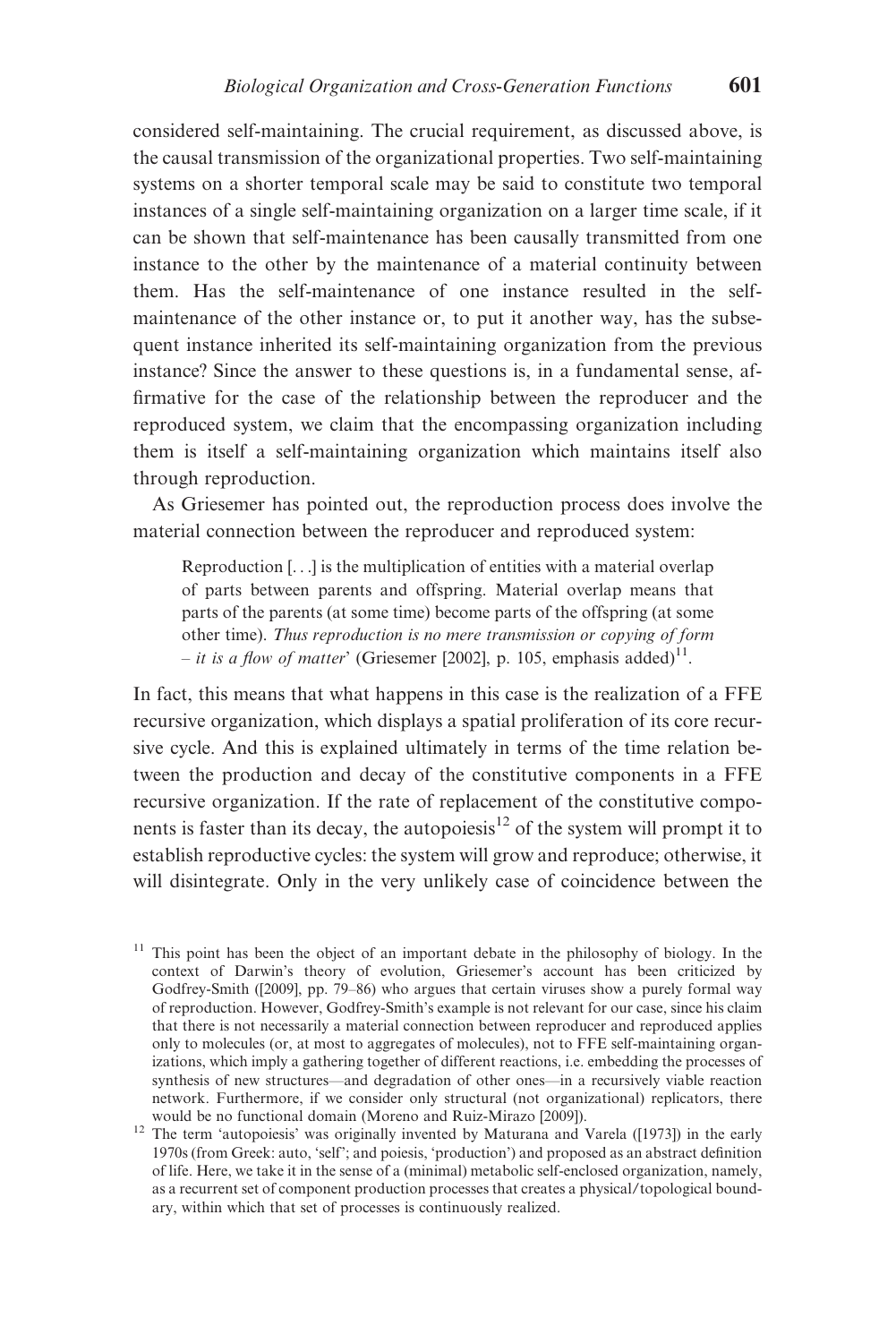rates of replacement and decay will the autopoiesis of the system realize self-maintenance without reproduction (Zepik et al. [2001]).

Thus, in a prebiotic chemical scenario, self-reproduction is simply the most frequent form of self-maintenance. When, in a further step, reproduction takes place through genetic mechanisms, it still remains a dynamical FFE cyclic process: template-like reproduction cannot take place without catalysts: it occurs within a 'metabolic' autocatalytic cycle (SM organization). As Eschenmosser ([2007]) has pointed out, both forms of (self-)re-production (be they 'genetic' or 'metabolic', i.e. due to a template-like structure or to an autocatalytic reaction cycle) are intrinsically cyclic processes. In other words, reproduction is a specific (but far more frequent) form of self-maintenance or self-production (autopoiesis). And this fundamental fact is what grounds Griesemer's remarks on the strong material embeddedness of reproductive dynamics within the metabolic dynamics.

The macroscopic transition produced by the reproductive process can then be seen as the way in which the organization actually manages to self-maintain beyond the temporal boundaries of individual organisms. Just as the various temporal instances of an individual organism are considered, despite changes and modifications, as a single self-maintaining organization to the extent that the organizational properties are causally transmitted through a material connection across the various instances, so too are the various instances of the inter-generational organization considered as a single self-maintaining organization due to the causal transmission across the instances. The operation is exactly the same, the difference lies only in the level of temporal 'zoom' through which self-maintenance is observed.

This is why development is an essential feature of the self-maintaining organization of living organisms. Once we see reproduction as a process materially connecting the reproducer and the reproduced organizations, development appears as a necessary step in this continuous process of complex self-maintenance. Indeed, self-maintenance of biological individuals cannot be ensured but through a continuous unfolding of changes including reproduction and development.

From this perspective, reproduction is functional because it stems from a means of self-maintenance of an organization. Understanding the reproductive role of a biological trait only as a causal connection between different systems leads us to understand reproduction simply in terms of its contribution to the self-maintenance of a particular type of organization, such as a species or population. This would lead us to the problem related to these kinds of 'type-like' organizations mentioned in the Section 3.2. (i.e. species, lineages, and so on). In fact, reproduction is functional, and the cross-generation traits have functions, because they are related to the self-maintenance of a FFE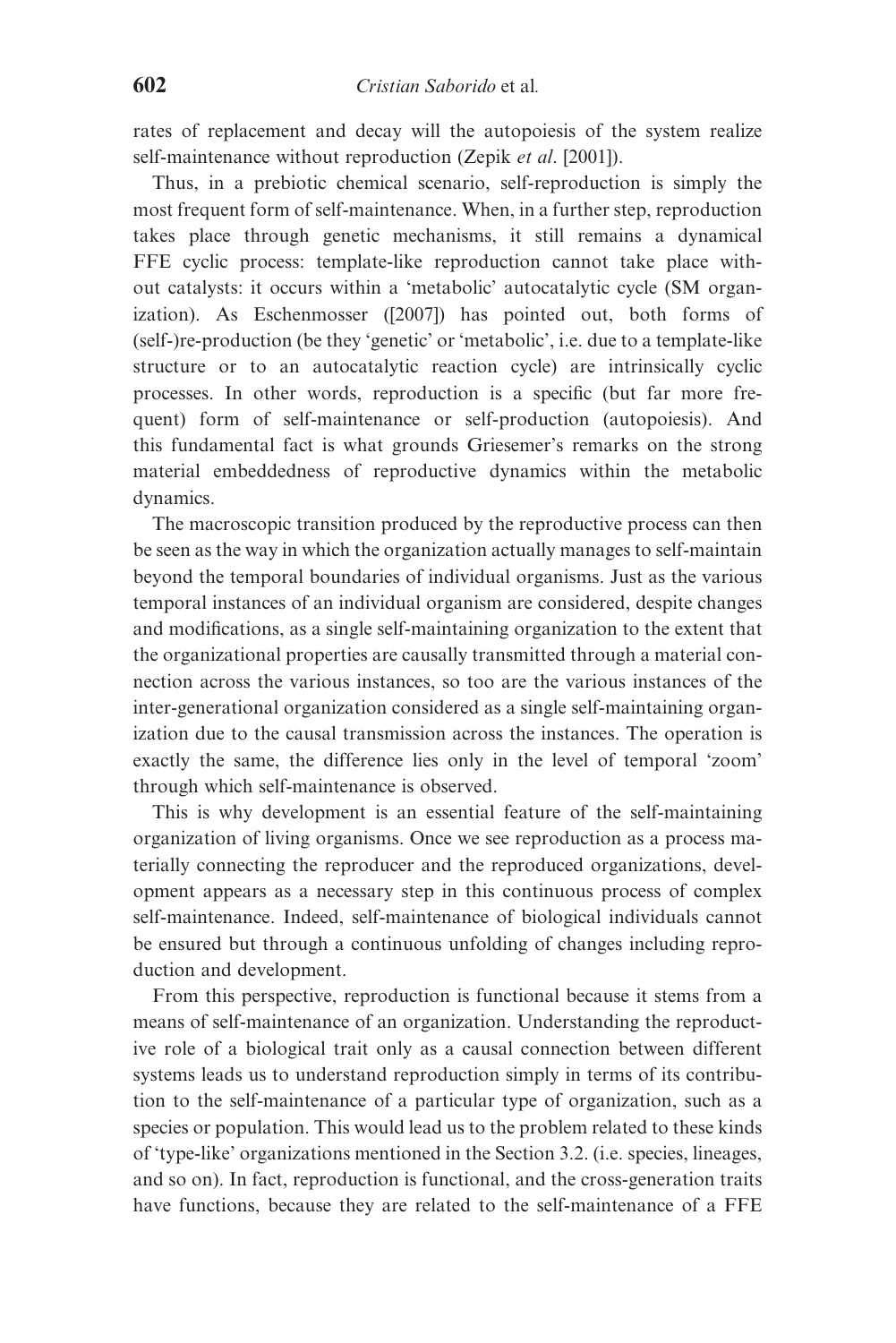token organization,  $13$  not because they involve a 'formal' causal connection between a reproducer and a reproduced system. The organizational properties of reproducer and reproduced are linked not only by a mere 'formal' relationship, but also by a material causation showing that both reproducer and reproduced are parts of the same FFE self-maintaining organization. Since the only relevant ground for functional attributions is organizational self-maintenance, all other criteria of distinction between biological systems seem irrelevant for this matter. This is why reproductive traits can be said to be subject to organizational closure and why, then, we ascribe functions to them.

## 4 Conclusions

The aim of this article was to provide a solution to an ontological problem which the organizational account has to resolve, i.e. the need to account for intra- and cross-generation functions without referring to different natural kinds, and avoiding the splitting account proposed by Delancey. Both intraand cross-generation functions can be defined as causal effects of a trait subject to organizational closure in self-maintaining systems, since the characterization of an organizational self-maintaining system applies to both kinds of systems which ground the two classes of functions.

It should be emphasized that this solution to the ontological problem stems from the specific version of the organizational account that we propose, which appeals to the idea of self-maintaining organizations as the relevant ground for the naturalization of biological functions. Indeed, at least two implications of our proposal for the philosophical debate should be mentioned.

On the one hand, our account integrates and justifies Schlosser's and McLaughlin's accounts, by showing why it is legitimate to defend a unified organizational account of both intra- and cross-generation biological functions. These accounts are open to Delancey's criticism because, by defining functions as the self-reproduction of traits within complex systems, they have to acknowledge the distinction between the self-sustenance of an instance within an individual system and the self-reproduction of a new instance of the same type in a different system. If the definition is restricted to the self-reproduction of the trait, the account cannot avoid distinguishing between the two cases, and has to split the definition. Our account corrects Schlosser's one in two crucial aspects. First, it defines functions not as causal contributions to the self-reproduction of traits, but rather as contributions of traits,

<sup>&</sup>lt;sup>13</sup> Although criteria exist which hold that separate organisms are different tokens and similar types, we believe that the reproductive cycle, as such, is a material instance of a specific FFE self-maintaining organization, and hence is itself a token (although a different token from self-bounded organisms). This is the criterion we use to say that cross-generation traits are functional within the framework of a self-maintaining token organization.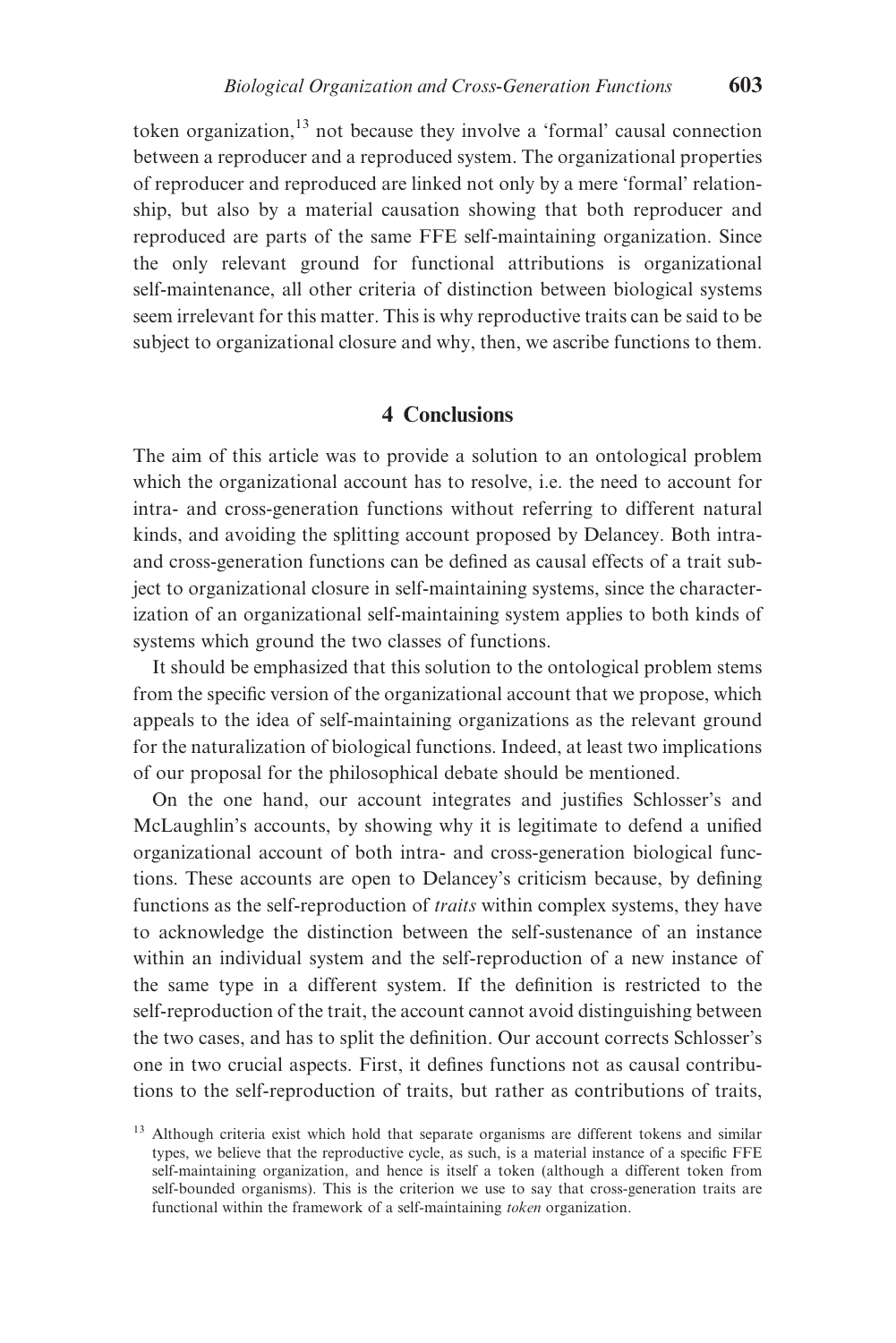subject to organizational closure, to the self-maintenance of a system. Secondly, it identifies organizational self-maintaining systems, and not generically complex systems, as the relevant class of systems that grounds functional ascriptions.

On the other hand, although there is a close relationship between the notion of organizational self-maintenance and that of autonomy used by Christensen and Bickhard, it seems to us that the former is a better candidate as a naturalized grounding for (both intra- and cross-generation) biological functions. By focusing on organizational self-maintenance, our account provides a theoretical justification for the idea that it is the same organization which self-maintains through the reproduction transition. Just as we admit that the various instances of a trait within an individual organism can be considered as the same token in spite of continuous changes, we can admit that traits bearing cross-generation functions in the reproducer and reproduced organisms can be said to be the same tokens (as parts of the same organization), when using (and, possibly, only when using) organizational self-maintenance as a criterion of identification.

We conclude that our account succeeds in dealing with Delancey's challenge, since it explains how we are to identify organizations that ground cross-generation functions without reference to individual organisms. As a consequence, we suggest applying Ockham's razor to this debate, abandoning a splitting account, and maintaining a unified definition of functions from an organizational perspective.

## Acknowledgements

This work was funded by Gobierno Vasco (predoctoral fellowship to CS and grant no. 937 IT-250-07), and Ministerio de Ciencia e Innovación, Spain ('Juan de la Cierva' program to MM, and grants no. FFI2008-06348- C02-01/FISO & FFI2008-06348-C02-02/FISO and BFU2006-01951/BMC).

> Cristian Saborido, Matteo Mossio and Alvaro Moreno Department of Logic and Philosophy of Science University of the Basque Country Avenida de Tolosa 70, 20080 Donostia-San Sebastián, Spain cristian.saborido@ehu.es

## **References**

Bickhard, M. H. [2000]: 'Autonomy, Function, and Representation', Communication and Cognition — Artificial Intelligence, 17, pp. 111–31.

Bickhard, M. H. [2004]: 'Process and Emergence: Normative Function and Representation', Axiomathes, 14, pp. 121–55.

Bigelow, J. and Pargetter, R. [1987]: 'Functions', *Journal of Philosophy*, 84, pp. 181–96.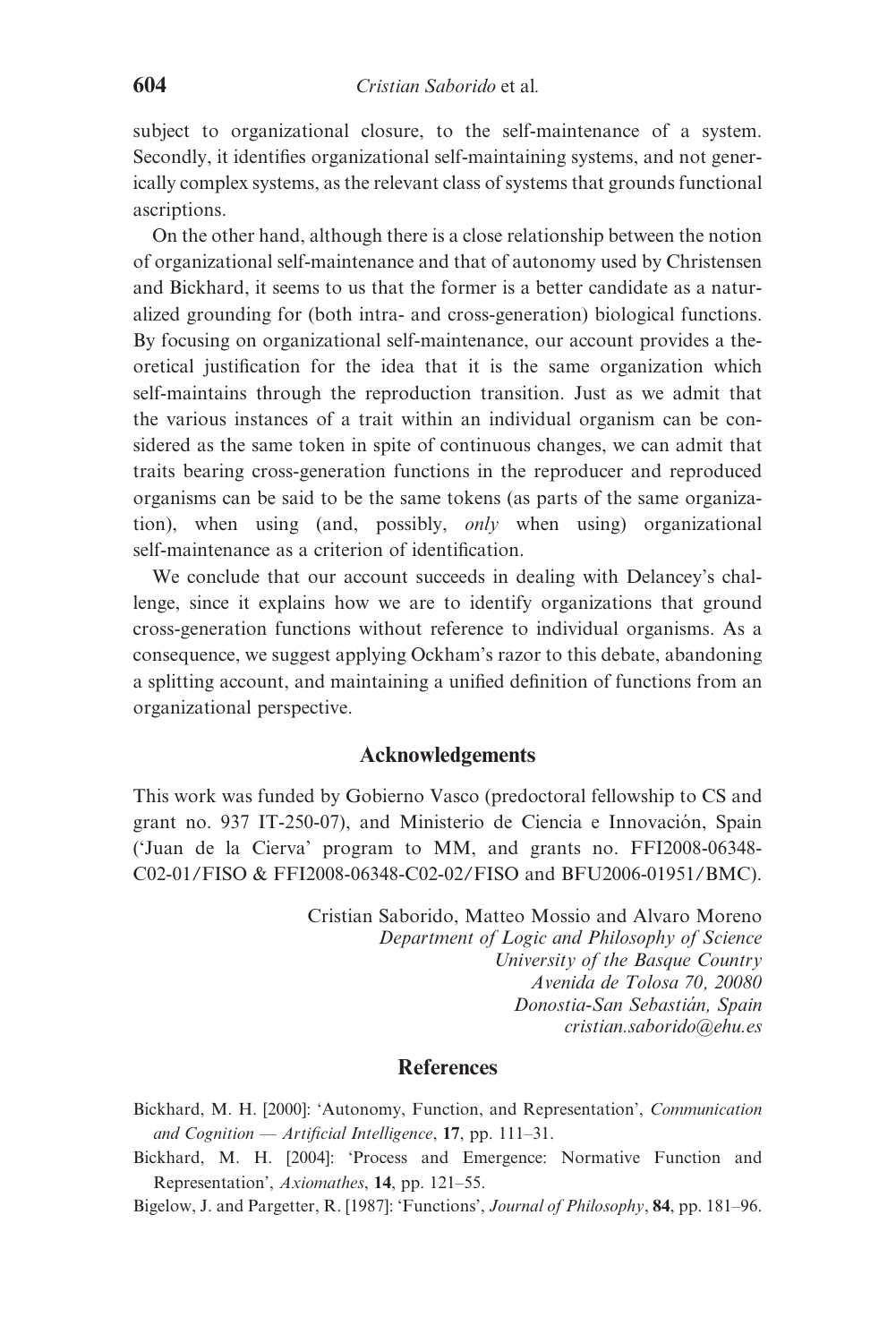Boorse, C. [1976]: 'Wright on Functions', Philosophical Review, 85, pp. 70–86.

- Chandrasekhar, S. [1961]: Hydrodynamic and Hydromagnetic Stability, Oxford: Clarendon.
- Christensen, W. D. and Bickhard, M. H. [2002]: 'The Process Dynamics of Normative Function', The Monist, 85, pp. 3–28.
- Collier, J. [2000]: 'Autonomy and Process Closure as the Basis for Functionality', Annals of the New York Academy of Sciences, 901, pp. 280-91.
- Cornish-Bowden, A., Cárdenas, M. L., Letelier, J. C. and Soto-Andrade, J. [2007]: 'Beyond Reductionism: Metabolic Circularity as a Guiding Vision for a Real Biology of Systems', Proteomics, 7, pp. 839–45.
- Cummins, R. [1975]: 'Functional Analysis', Journal of Philosophy, 72, pp. 741–65.
- Davies, P. S. [2001]: Norms of Nature. Naturalism and the Nature of Functions, Cambridge, MA: MIT Press.
- De Groot, R. S., Wilson, M. A. and Boumans, R. M. J. [2002]: 'A Typology for the Classification, Description and Valuation of Ecosystem Functions, Goods and Services', Ecological Economics, 41, pp. 393–408.
- Delancey, C. [2006]: 'Ontology and Teleofunctions: A Defense and Revision of the Systematic Account of Teleological Explanation', Synthese, 150, pp. 69–98.
- Edin, B. [2008]: 'Assigning Biological Functions: Making Sense of Causal Chains', Synthese, 161, pp. 203–18.
- Eschenmosser, A. [2007]: 'The Search for the Chemistry of Life's Origin', Tetrahedron, 63, pp. 12821–44.
- Field, R. J., Körös, E. and Noyes, R. M. [1972]: 'Oscillations in Chemical Systems. II. Thorough Analysis of Temporal Oscillation in the Bromate-Cerium-Malonic Acid System', Journal of the American Chemical Society, 94, pp. 8649–64.
- Field, R. J. and Noyes, R. M. [1974]: 'Oscillations in Chemical Systems. IV. Limit Cycle Behavior in a Model of a Real Chemical Reaction', Journal of Chemical Physics, 60, pp. 1877–84.
- Gánti, T. [1975]: 'Organisation of Chemical Reactions into Dividing and Metabolizing Units: The Chemotons', BioSystems, 7, pp. 15–21.
- Glansdorff, P. and Prigogine, I. [1971]: Thermodynamics of Structure, Stability and Fluctuations, London: Wiley.
- Godfrey-Smith, P. [1994]: 'A Modern History Theory of Functions', Nous, 28, pp. 344–62.
- Godfrey-Smith, P. [2009]: Darwinian Populations and Natural Selection, Oxford: Oxford University Press.
- Griesemer, J. R. [2000]: 'The Units of Evolutionary Transition', Selection, 1, pp. 67–80.
- Griesemer, J. R. [2002]: 'What Is "Epi" about Epigenetics?', in L. Van Speybroeck, G. Van de Vijver and D. De Waele (eds), From Epigenesis to Epigenetics: the Genome in Context, New York: New York Academy of Sciences, pp. 97–110.
- Hofmeyr, H-J. S. [2007]: 'The Biochemical Factory that Autonomously Fabricates Itself: a Systems Biological View of the Living Cell', in F. Boogerd, F. J. Bruggeman, J. H. S. Hofmeyr and H. V. Westerhoff (eds), Systems Biology: Philosophical Foundations, Amsterdam: Elsevier, pp. 217–42.

Kauffman, S. [2000]: Investigations, Oxford: Oxford University Press.